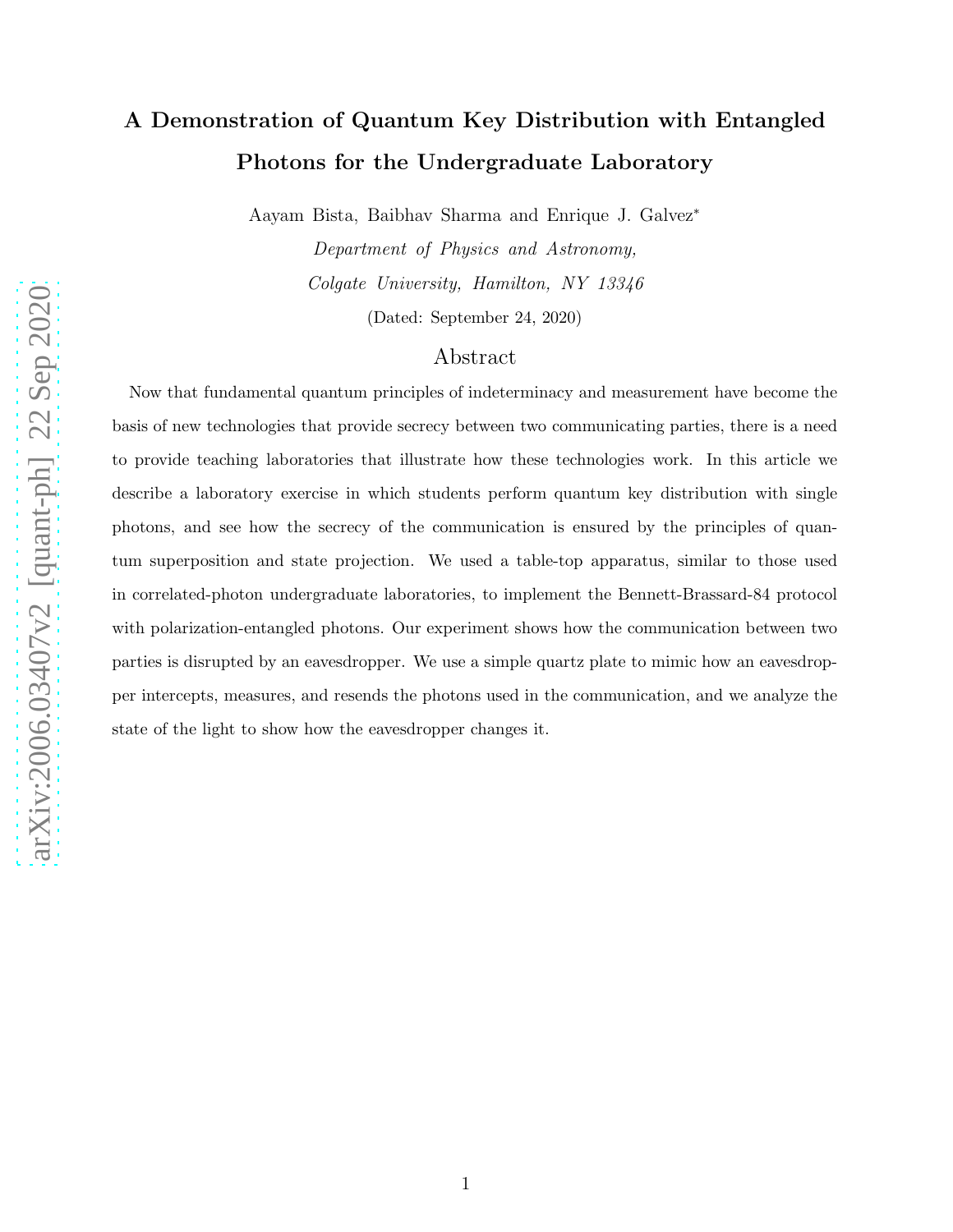#### I. INTRODUCTION

Quantum entanglement is a fundamental property of quantum systems that has recently moved from being a scientific curiosity to becoming central to modern and emerging applications. It is the basis of many phenomena investigated under the umbrella name of quantum information, where quantum states of light and matter are used to encode and process information.1,2 This field has been partly stimulated by technological advances, but mainly by a renewed appreciation of quantum physics. This appreciation has led to the teaching of quantum mechanics with textbooks that emphasize linear algebra more than wave mechanics, and with undergraduate laboratory experiments that directly illustrate the fundamentals of quantum mechanics.<sup>3</sup>

By enabling applications, quantum technologies have become relevant to fields of engineering and computer science as well as physics and chemistry. Thus, the academic community needs to create curricula to educate an emerging workforce. One of the first applications to arise in quantum information uses the fundamentals of quantum physics to ensure the secrecy of communication by generating a secure cryptographic key with which to encrypt messages. The advantage of the technique is that it can reveal the presence of an eavesdropper if the communication is compromised. This technique is known as quantum key distribution (QKD), and interest in it has been stimulated by work on the development of a quantum computer. We expect that a quantum computer will be able easily and quickly to decode the cryptographic keys commonly used today. QKD offers a defense against such code breaking. Cryptographic keys generated using quantum physics will provide immunity against eavesdropping and also security against future decryption because some future quantum computer will not be able to decode past secret communications. The development of this technology has made significant progress and is already being offered commercially as an option in secret communications.

At a fundamental level, QKD is based on the transmission of a single photon in a quantum state by a sender, and in the measurement of this state by a receiver. In its most simple form, the apparatus can have two settings: in one setting the photon is in an eigenstate state of the apparatus and is measured with absolute certainty; in the other setting the photon is in a superposition of eigenstates, and the result of the measurement is indeterminate. The same would be true of an eavesdropper trying to extract the information carried by the photon.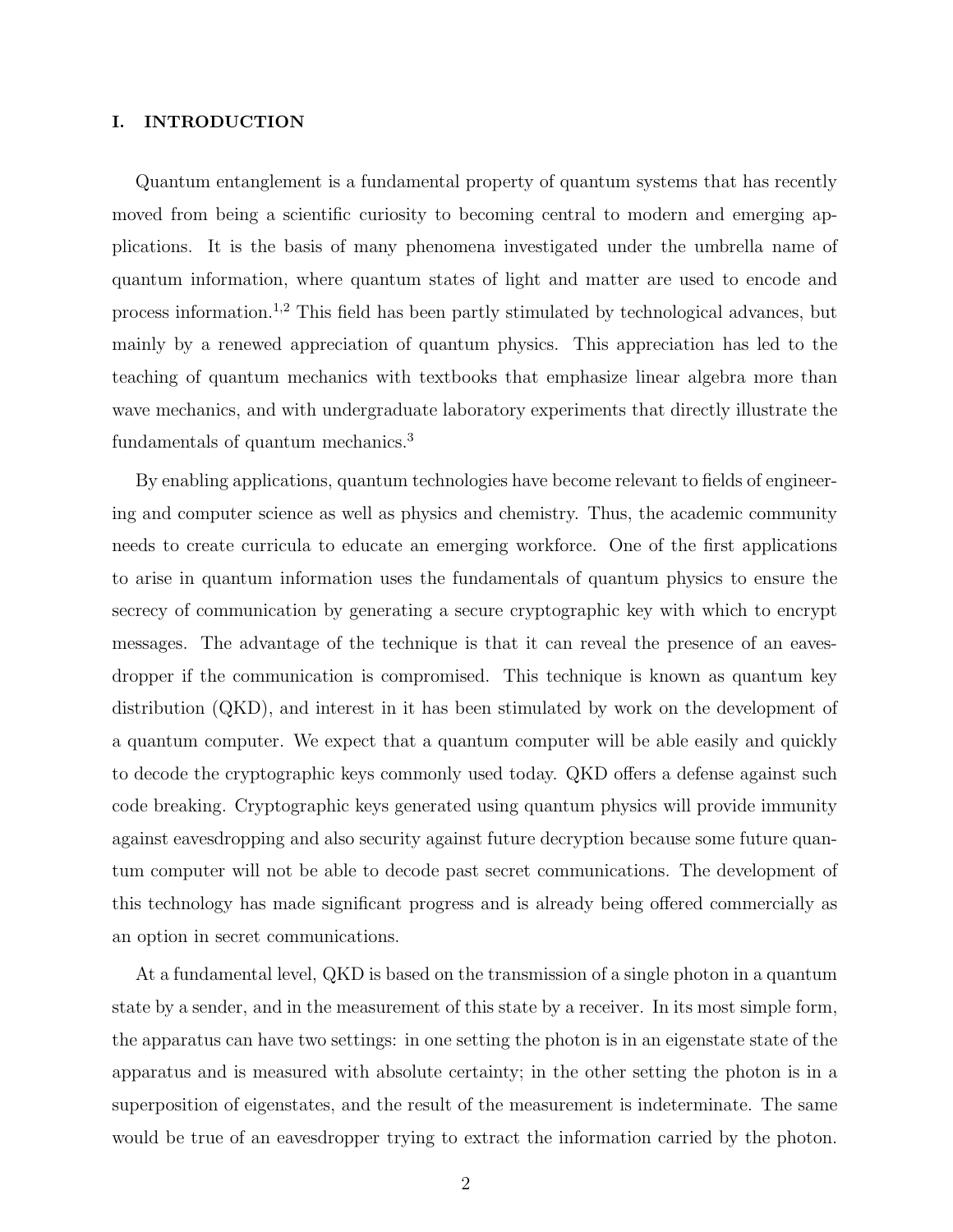If the eavesdropper intercepts the photon in a state of superposition, no useful information will be extracted form it, and in resending the photon to avoid revealing the intrusion, the photon will no longer be in the initial state. Instead it will be in a state modified by the act of measurement by the eavesdropper. This modification of the state of the photon can be used by the sender and receiver to recognize the presence of an eavesdropper. The experiment also demonstrates the non-classical essence of quantum physics, succinctly put by P.A.M. Dirac:<sup>4</sup> when a photon in a superposition of two states is measured, the photon "has to make a sudden jump from being partly in each of these two states to being in entirely one or the other of them." More generally, the act of measurement and gaining information from it produces a disturbance,<sup>5</sup> and the disturbance can be detected.

The teaching of this technological application of quantum physics is already facilitated by an excellent textbook,<sup>6</sup> and a more general tutorial on the subject in a recent book,<sup>7</sup> but more explanations can be found online (searching for QKD). Instructional research on this technique has received recent attention.<sup>8,9</sup> Teaching-laboratory demonstrations that use common light sources (e.g. lasers, LED's) either home-made<sup>10</sup> or commercial<sup>11</sup> involve many photons. They provide an illustration of the principle but do not demonstrate the phenomenon with single quanta. We have developed and implemented a table-top experiment that uses single photons to illustrate and demonstrate the fundamental principles behind this application, and we are adapting it into a curricular offering. To our knowledge this type of laboratory exercise has not been presented before.

In this article we describe our development of this laboratory experiment that shows how quantum physics allows one to use entangled photons to produce an encryption key that is knowable only to the sender and receiver. Should an eavesdropper intercept the communication, quantum features will make the intrusion apparent. Section II explains the fundamental principles. Section III presents the laboratory technique. Section IV presents our results. Section V presents the results of using the technique of quantum state tomography to measure the state of the light within the context of QKD. Section VI presents our conclusions. There are two appendices: Appendix A has a brief description of the encryption of the communication once the key is obtained; and Appendix B has information about implementing quantum state tomography.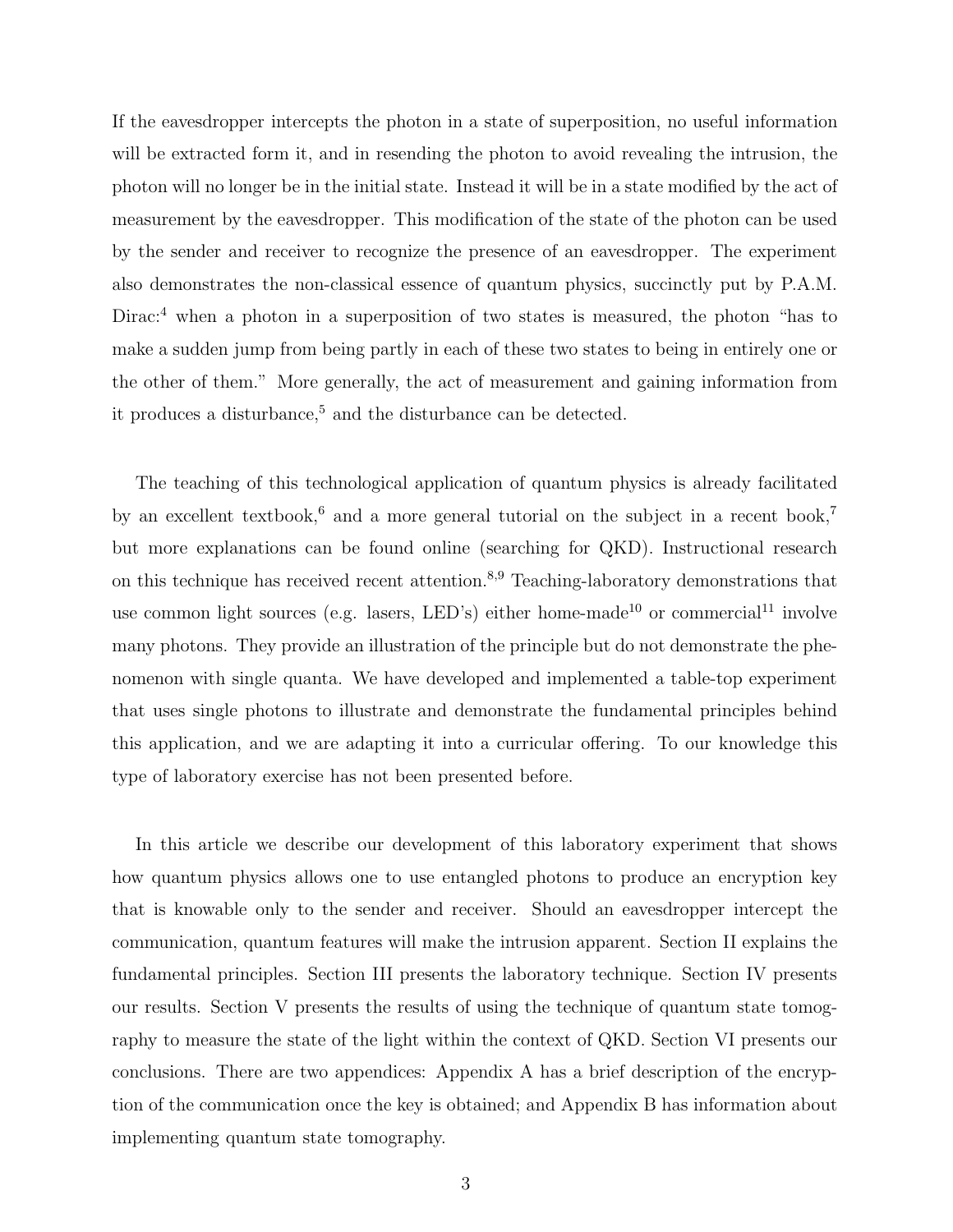#### II. THE UNDERLYING QUANTUM PRINCIPLE

A basic postulate of quantum mechanics is that a device that measures a physical quantity on a system is represented by an operator. The outcome of a measurement is an eigenvalue of the operator. After the measurement, the system is left in the eigenstate corresponding to the eigenvalue.<sup>12</sup> If the initial state of the system is one of the eigenstates of the measurement apparatus, then a measurement will leave the system in the same state with unit probability; but when the initial state is not an eigenstate, then the act of measurement projects the initial state onto one of the eigenstates of the measuring device with a probability equal to the absolute value squared of the inner product of the initial and final states. Once the state is projected, it has no memory of the initial state. A consequence of this postulate is that when we do a measurement we are likely to change the state of the system in an irrevocable way. The probabilistic outcome further embodies another aspect of quantum physics: the outcome of an act of measurement is inherently random weighted by the corresponding probability. Thus, there is no way to know beforehand with full certainty which eigenstate will be the final state.

A second important quantum principle for QKD is the no-cloning theorem: the state of a system cannot be cloned.<sup>13</sup> If our system is, for example, a photon in an arbitrary state, we cannot duplicate the state without destroying the initial state. This theorem has easily accessible analytical demonstrations.<sup>14,15</sup> Interestingly, it has been demonstrated that we can destroy the initial state of the system and recreate it in a remote location without physically sending it, a process known as quantum teleportation.<sup>16,17</sup> This finding is also easily described analytically within the formalism of introductory quantum mechanics. $^{14,15,18}$ 

The two aspects of quantum theory outlined above can be used to achieve secure communication: If we send a single photon in a quantum state, then if an eavesdropper intercepts the photon to measure its state and resend it (known as intercept-resend action), it will likely modify the state of the photon and introduce errors that will reveal that the communication has been compromised. The sender and receiver can use state superposition to exchange information. In doing so they need to sacrifice part of the communication to identify a possible intrusion. This quantum exchange is not practical to do with the actual communication, so it is instead done with the key generated to encrypt the message (see Appendix A for an example).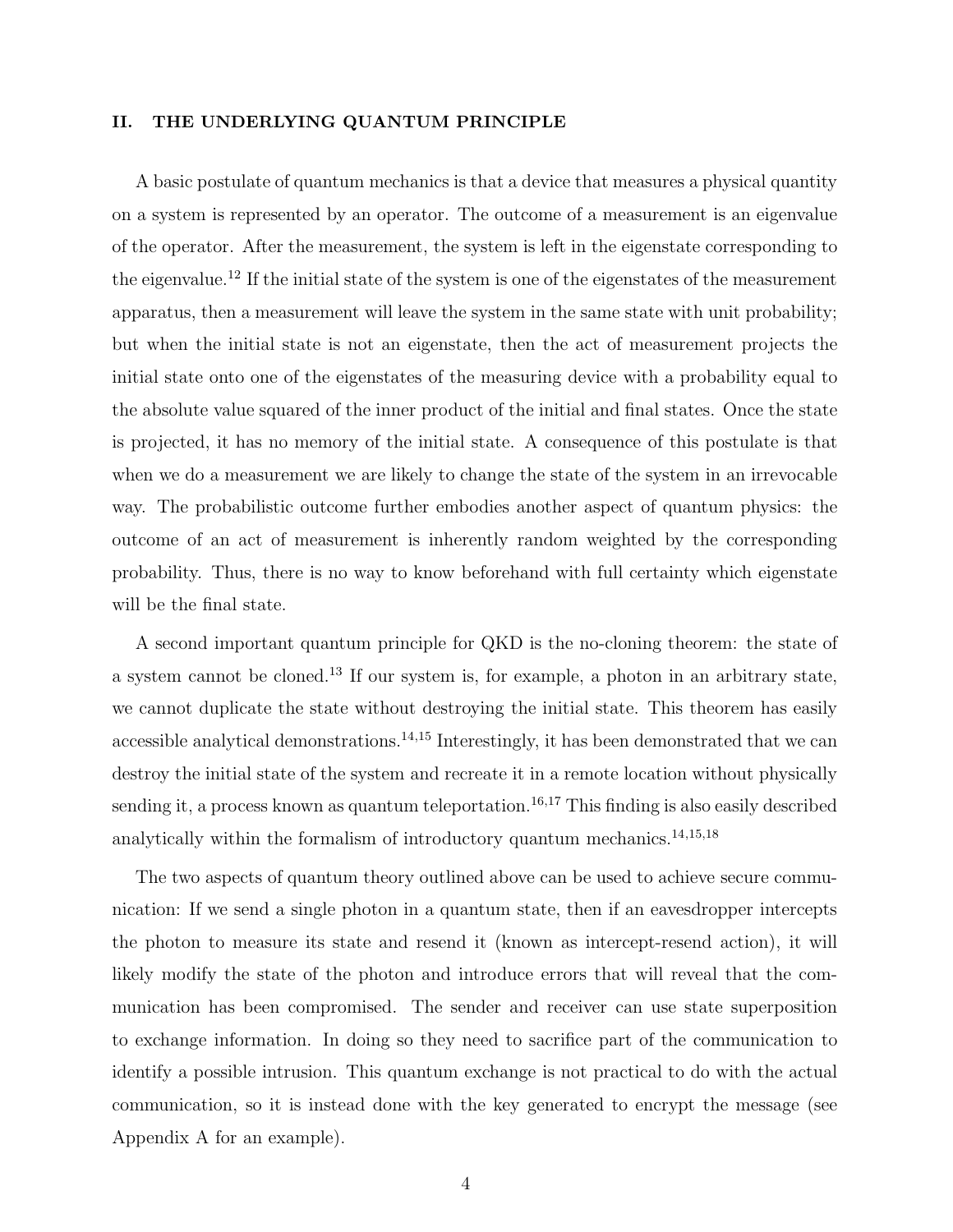The use of a one-time key, generated with each communication, ensures security.<sup>19,20</sup> Quantum key distribution (QKD) is thus a method of producing a secret key based on quantum principles. This is a topic of current research, and efforts to improve its implementation and error correction are ongoing. These efforts include developing various types of encoding besides polarization (discussed here), such as energy-time entanglement, distributed phase and continuous variables.<sup>20,21</sup> Novel directions in this technology include the potential use of high-dimensional states.<sup>22</sup> Currently the challenges of single-photon sources (efficiency and cost) are overcome by the use of attenuated beams (with more than one photon per pulse), but encoded with intensity variations and selective use of pulses in a way that mitigates the eavesdropping done by splitting the pulse, a method called decoy-state.<sup>23,24</sup> This technology is already in place and commercially available by vendors such as IDQuantique, MagiQ and Quantum XChange. However, research on single-photon QKD continues and may become a reality in the future with technological advances.<sup>25</sup>

### A. BB84 protocol

The most basic and effective technique for quantum encryption was invented by Bennett and Brassard in 1984, and is known as the BB84 protocol.<sup>26</sup> It uses the polarization of the light, a 2-state system, consisting of horizontal and vertical polarization states (picking a simple coordinate system), and one of its two mutually unbiased bases (MUB), with diagonal (+45◦ from horizontal) and antidiagonal (−45◦ from horizontal) basis states. In MUB's, all eigenstates of one basis are measured with equal probability by the states of the other basis. This is a critical component of QKD: If we send information in the form of a state in one basis, then a measurement in another MUB will yield no information about the initial state.

We can put this in a more analytical form. If our basis consists of the states of horizontal and vertical polarization  $|H\rangle$  and  $|V\rangle$ , respectively, then the (MUB) diagonal basis states are

$$
|D\rangle = \frac{1}{\sqrt{2}} (|H\rangle + |V\rangle), \qquad (1)
$$

$$
|A\rangle = \frac{1}{\sqrt{2}} (|H\rangle - |V\rangle). \tag{2}
$$

Measuring a photon initially in state  $|D\rangle$  using the horizontal-vertical  $(HV)$  basis, projects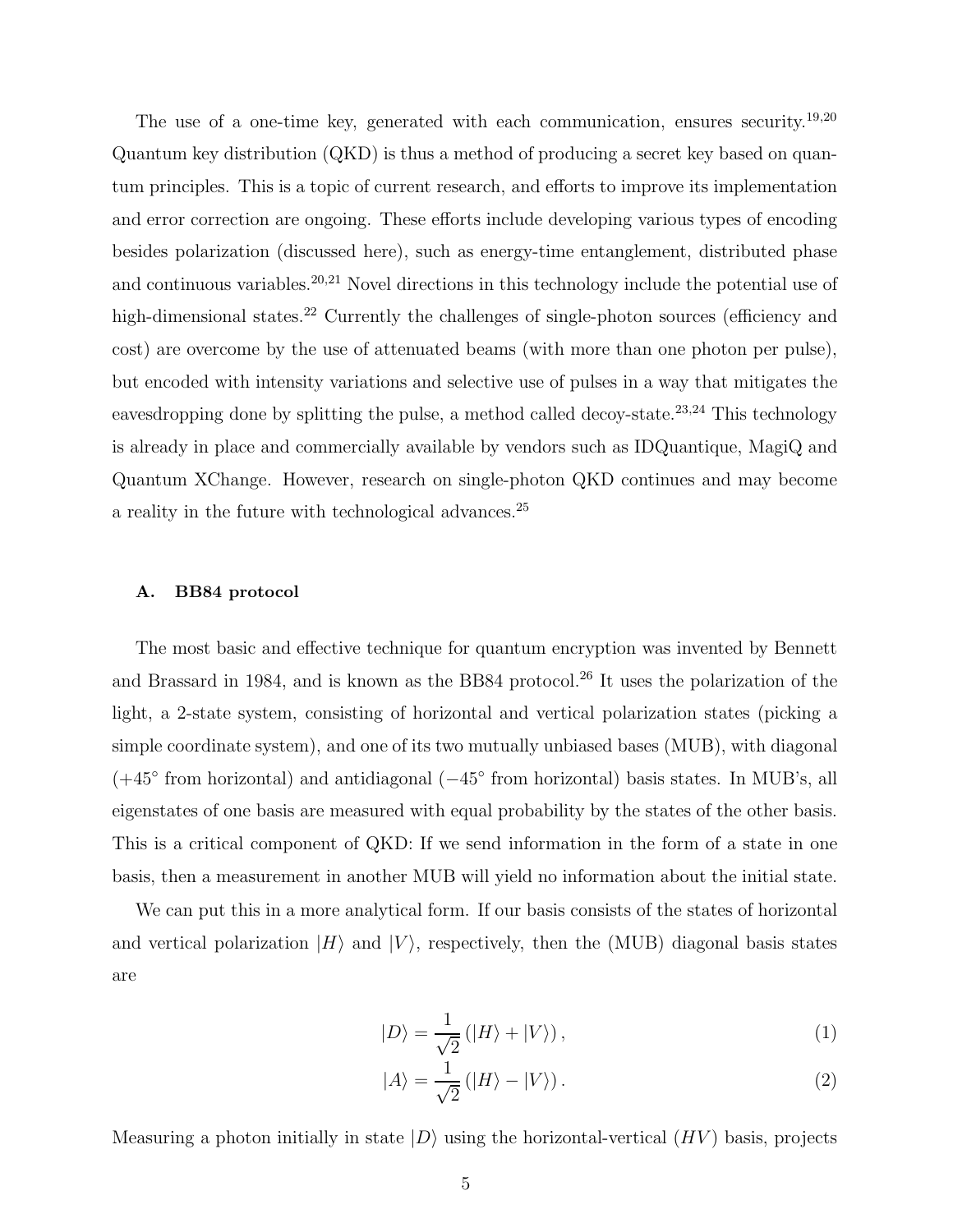states  $|D\rangle$  and  $|A\rangle$  onto state  $|H\rangle$  with probability

$$
P_H = |\langle H|D\rangle|^2 = |\langle H|A\rangle|^2 = 1/2,\tag{3}
$$

and similarly, onto state  $|V\rangle$  with probability

$$
P_V = |\langle V|D \rangle|^2 = |\langle V|A \rangle|^2 = 1/2. \tag{4}
$$

Thus, measurement of the photon in state  $|D\rangle$  or  $|A\rangle$  yields no information about the state when measured in the HV basis. Similarly, a photon initially in state  $|H\rangle$  or  $|V\rangle$  measured using the diagonal-antidiagonal  $(DA)$  basis also yields no information about the initial state of the photon because it gets projected to states  $|D\rangle$  or  $|A\rangle$  with equal probability. However, if we measure the state of the photon (e.g.  $|H\rangle$ ) in the basis where its state is one of the eigenstates (i.e., HV basis), then we obtain the state of the photon  $(|H\rangle)$  with unit probability.

The idea for the protocol is then that the sender, normally called Alice, sends a photon in an eigenstate of a given basis to the receiver, normally called Bob. The basis in which Alice sends her photon is generated randomly. Bob also picks the detection basis randomly. For this, both agree on a convention on the information, such as, for example,  $|H\rangle$  and  $|D\rangle$ states constituting a "1," and  $|V\rangle$  and  $|A\rangle$  constituting a "0". When Alice and Bob use the same basis, then Bob will get the state of Alice's photon; but when they use different bases, then there is probability of 1/2 that Bob will not get the state sent by Alice. Because of this, after completion of the communication, Alice and Bob must compare the bases that they used (but not the results of the measurements), and throw away the data that was obtained when they used different bases. This communication can be made over a public channel because it does not reveal the actual outcome of the measurements. Bob will get Alice's state when he uses the same basis as Alice, and so they only keep those data (i.e., a string of 1's and 0's), which becomes the elements of the key. (The key is then used in an encrypted communication, as described in Appendix A.)

The single-photon protocol described above cannot be used to send information securely with many photons. If she sends a beam, consisting of many photons in the same state, then the eavesdropper can use a beam splitter to get a sample of the photons and then measure them without disturbing the communication. If only one photon is used in the communication, then an eavesdropper will have to measure it. She will have to pick a basis,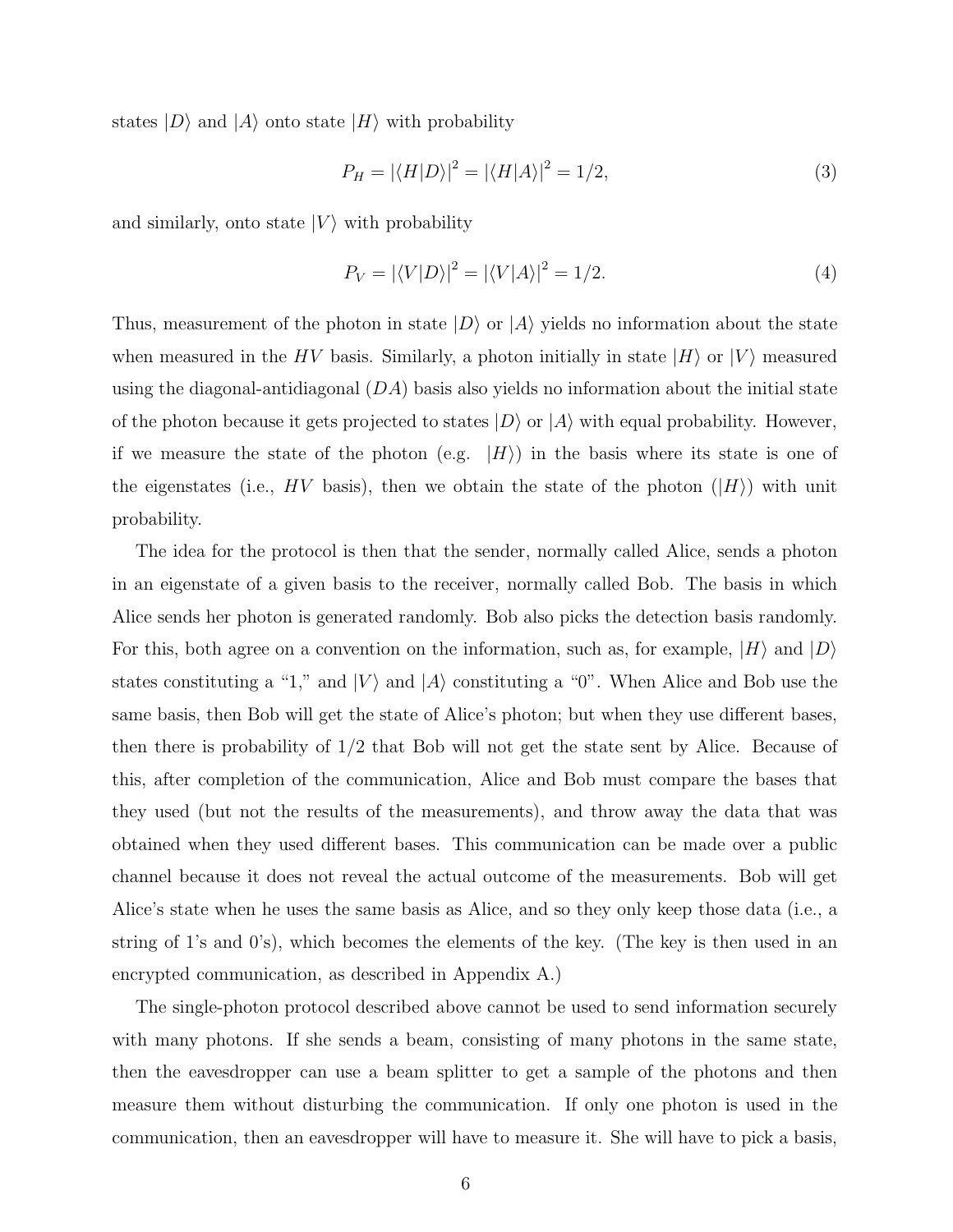and if she does not pick the same basis as Alice, then she will introduce detectable errors in the communication due to her modification of the state of the photon. A convenient source of single photons uses spontaneous parametric down-conversion to produce photon pairs to later detect them at coincident arrival times.<sup>3</sup> Attenuated beams are not a good source of single photons because there is a finite probability of more than one photon traveling at any given time.<sup>3</sup>

A third element of the communication between Alice and Bob involves the random choice of Alice's initial state (i.e., for sending a random string of 1's and 0's). The quantum physics of entangled photons already has an inherent randomness that can be used for this purpose.<sup>27</sup> If we use entangled states of 2 photons that Alice and Bob can share, such as the state

$$
|\psi\rangle = \frac{1}{\sqrt{2}} (|H\rangle_1 |H\rangle_2 + |V\rangle_1 |V\rangle_2), \qquad (5)
$$

where 1 and 2 stand for Alice and Bob's photon, respectively, then a measurement in the HV basis has an intrinsic probability of  $1/2$  of resulting in a 1 (i.e., measuring  $|H\rangle$ ) or a 0 (i.e., measuring  $|V\rangle$ ). For example, if Alice creates a pair of entangled photons in the state given by Eq. 5, keeps one photon and sends the other one to Bob, then if Alice performs a measurement on her photon in the  $HV$  basis, she will obtain  $|H\rangle_1$  or  $|V\rangle_1$  with 1/2 probability in each case. In doing so, she also projects the state of the photon heading toward Bob to  $|H\rangle_2$  or  $|V\rangle_2$ , respectively. (This is a useful way to think of it although quantum mechanics predicts the correlations but not causal actions.) Thus, because of quantum indeterminacy, it is truly random whether Alice and Bob share a 1 or a 0. More strictly, Alice's measurement is a projection of the state, which in turn defines the state of the photon received by Bob. If the outcome of her measurement is horizontal, then the projection becomes

$$
|H\rangle_1 \langle H|_1 \psi \rangle = \frac{1}{\sqrt{2}} |H\rangle_1 |H\rangle_2,\tag{6}
$$

and similar for the other possible outcome

$$
|V\rangle_1\langle V|_1 \psi\rangle = \frac{1}{\sqrt{2}} |V\rangle_1 |V\rangle_2.
$$
 (7)

In both cases the probability is the square of the probability amplitude, the factor multiplying the product states listed above.

An excellent student exercise is to use Eqs. 1 and 2 to show that the entangled state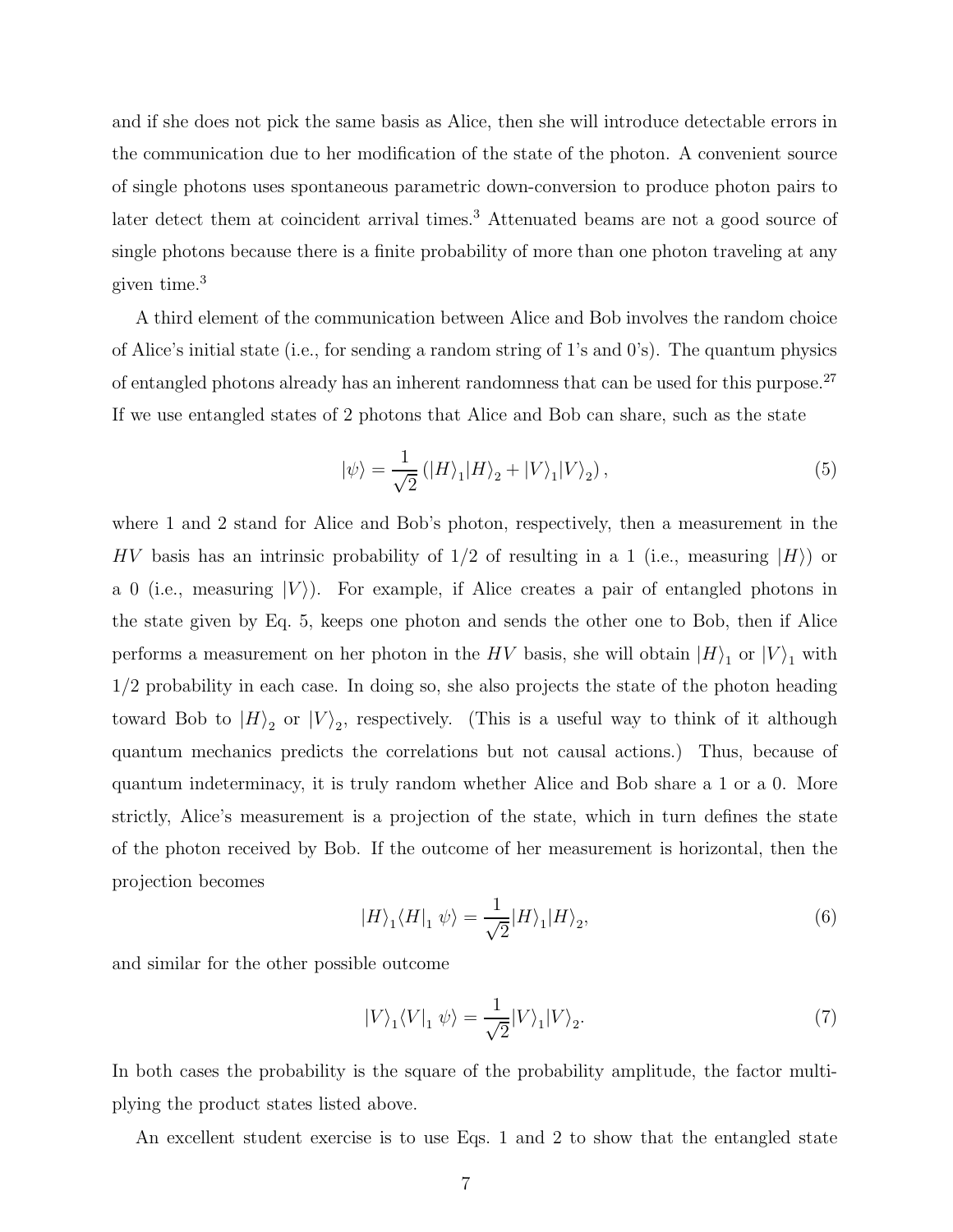given by Eq.  $5$  can be transformed to the  $DA$  basis, yielding

$$
|\psi\rangle = \frac{1}{\sqrt{2}} (|D\rangle_1 |D\rangle_2 + |A\rangle_1 |A\rangle_2),
$$
\n(8)

also a superposition of the two possibilities where both photons are parallel to each other. This means that when Alice creates the entangled state she can measure it in either basis, and if Bob uses the same basis, he will be obtaining the same state Alice obtained, and therefore the same data. Should they use different bases, they will incur in the same type of errors described above. We note that if for some reason Alice were to delay the measurement of her photon, then the state-defining projection might be made by Bob or even Eve! The results are the same regardless of the order in which the measurements are done.

In our demonstration, shown schematically in Fig. 1, we use the process of spontaneous parametric down-conversion to create pairs of polarization-entangled photons in the state of Eq. 5 (or equivalently, Eq. 8). In an implementation, this would be done on Alice's end, with Alice keeping one of the photons and sending the other one to Bob. Both would use a method of separating spatially the photons by the state in which they are measured. We used polarizing splitters for both, so that when the photon reaches the appropriate detector it can be counted as 1 or 0.



FIG. 1. Schematic of the BB84 protocol applied to entangled photons.<sup>27</sup> The sender, Alice, generates photon pairs in the polarization-entangled state of Eq. 5, keeps one photon and proceeds to measure it in one of two possible bases: HV or DA. The other photon goes to Bob, who does the same, although Alice and Bob choose their bases randomly. Between Alice and Bob is Eve, the eavesdropper, who measures the state of the photon going to Bob guessing one of the two bases and resending the state that she measured.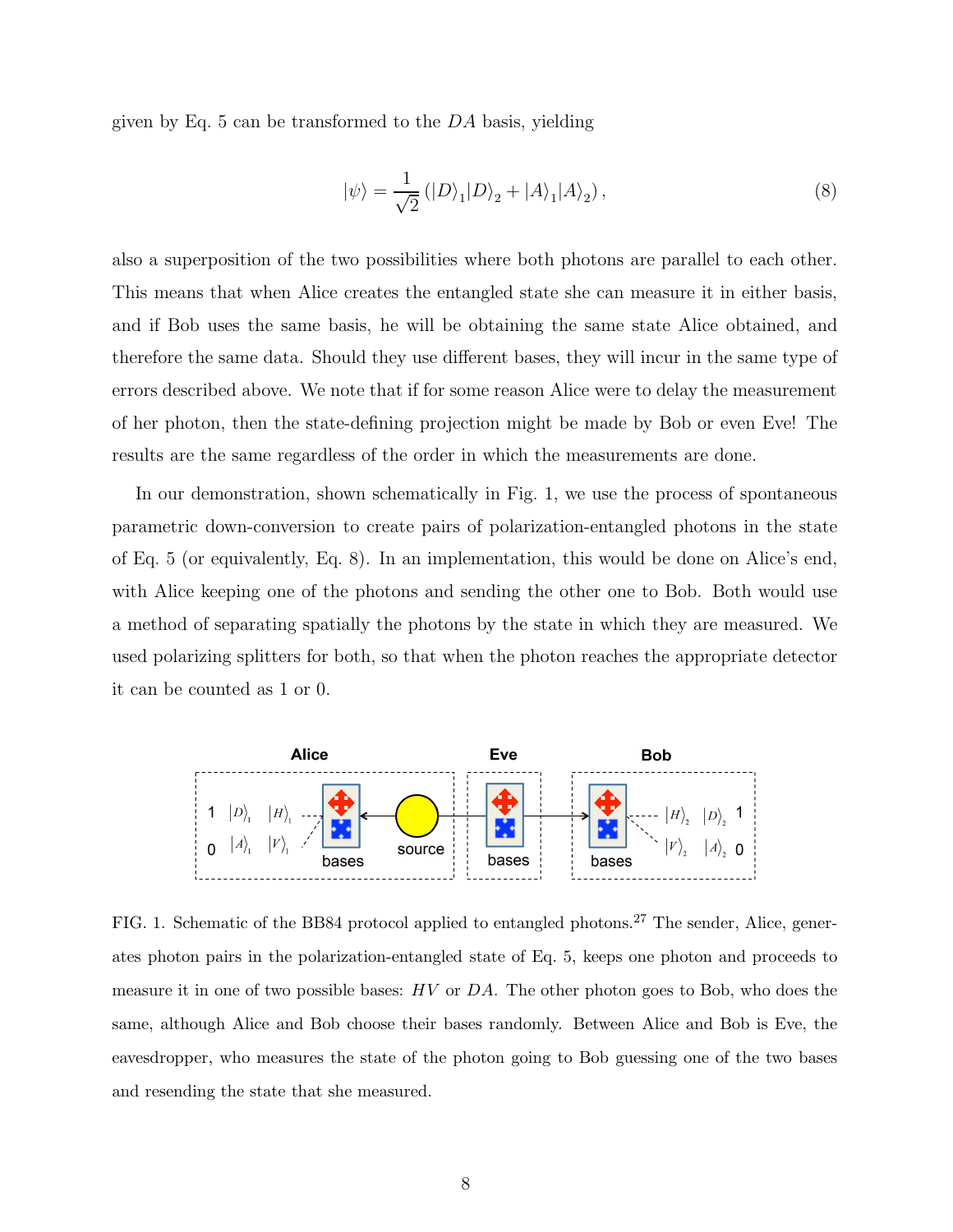#### B. Eve

An important step in this demonstration is to implement Eve. What does Eve do? As Eve intercepts the photon she needs to pick a basis:  $HV$  or  $DA$ . Once she picks it, she makes a measurement with a polarizing splitter and 2 detectors. Thereafter she resends the photon to Bob in the same state that she detected.

There are two cases depending on Eve's choice of basis:

- 1. Case I: Eve picks the same basis as Alice and Bob. If Eve picks the same basis as Alice, then she measures the same state as Alice. She resends it to Bob, and if Bob measures it in the same basis, then he will get the same outcome as Eve, and consequently the same as Alice. In this case, Eve's interception was successful: she measured Bob's photon without him being able to know that she intercepted it.
- 2. Case II: Eve picks a different basis than Alice and Bob. Let us now consider the other possibility: Alice measures, for example, in the HV basis and gets state  $|H\rangle$  as outcome, but Eve picks the other basis  $(DA)$ . Eve does not know that it is the wrong basis, and so she gets an outcome (state  $|D\rangle$  or  $|A\rangle$  with probability  $1/2$ ) and resends the photon in that state to Bob. Subsequently, Bob makes a measurement. If Bob does not pick the same basis as Alice  $(HV)$ , then the outcome is immaterial because the data would be discarded anyway, as mentioned earlier. If Bob picks the same basis  $(HV)$  he expects the correct outcome, but because Eve measured in the wrong basis, she resends the outcome that she got  $(|D\rangle$  or  $|A\rangle$ ). As a consequence, Bob has only  $1/2$  probability of getting the correct outcome  $(|H\rangle)$  in his basis.

As an example of case II, suppose an entangled pair is produced and in Alice's measurement the photon goes to the detector selecting state  $|H\rangle$ . She records this as a 1. On its way toward Bob, Eve intercepts the partner photon, and measures its state. Eve picks the DA basis, and in her measurement she obtains  $|D\rangle$  (a 1). Bob then gets the photon from Eve and decides to use the  $HV$  basis. Bob measures the state of the photon and obtains  $|V\rangle$  (a 0). Once all the data are recorded, Alice and Bob compare the bases that they used, and keep this data point because both used the same basis  $(HV)$ . However if they were to compare the actual results of the measurements, they would disagree, because of Eve's intervention. There is another way Bob could get this result. If Eve would have gotten  $|A\rangle$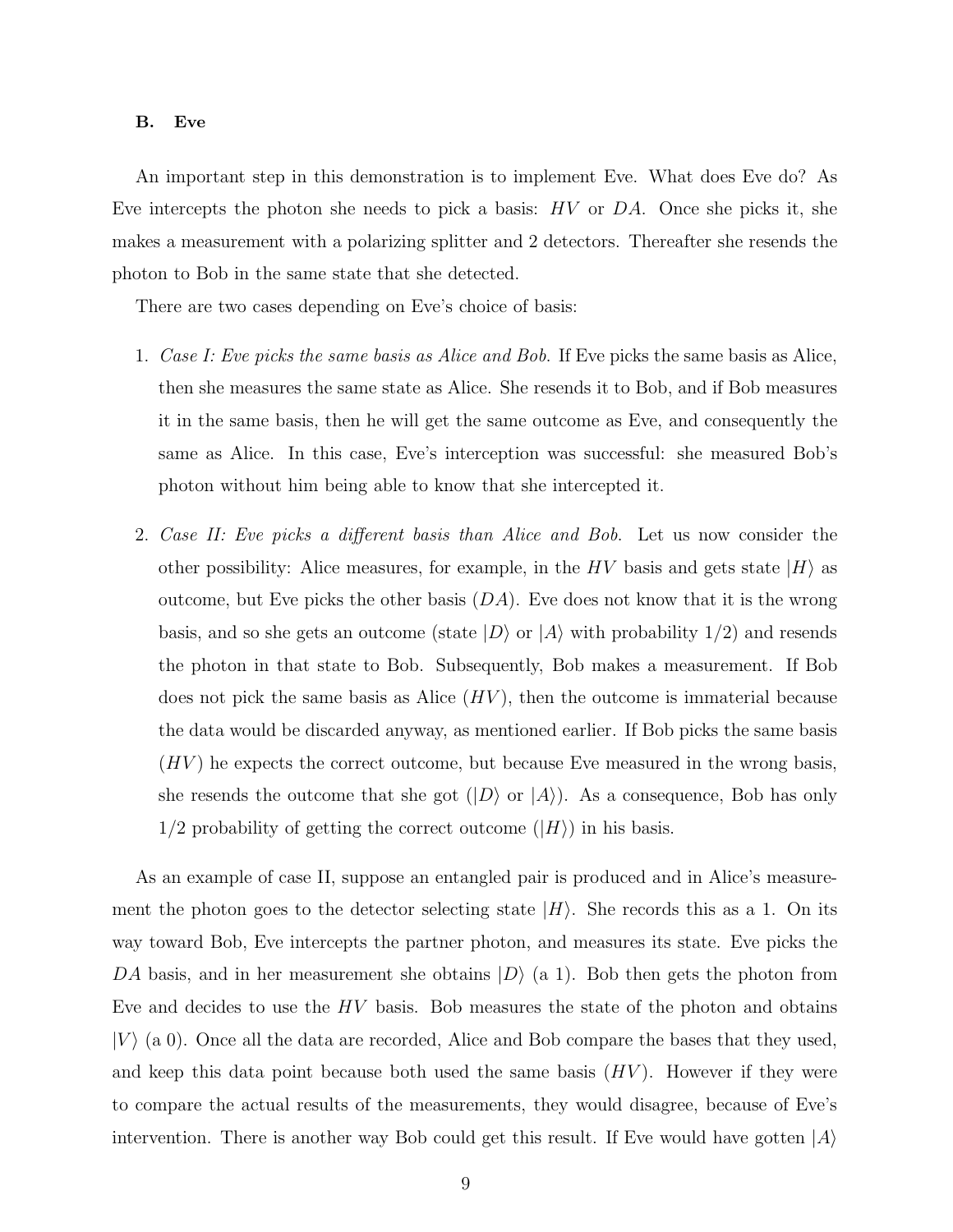as a result of her measurement Bob would still have a 50% chance of measuring  $|V\rangle$  for the state of the photon.

In implementing Eve's action, our apparatus should mimic the two possibilities presented above. It would be best to set up the intercept-resend action by Eve, but that is not possible for practical reasons: because it involves absorbing a down-converted photon and the re-emitting it, which is not easily done in our demonstration. The alternative is to mimic Eve, not by absorbing the photon and re-emitting it, but by modifying it in such a way as to destroy the entanglement when Eve choses the wrong basis (i.e., different than Alice and Bob), and preserving it when she chooses the right basis (i.e., same as Alice and Bob). There is a transmissive optical method that can do this, described below, so that our implementation of Eve fulfills its role in our demonstration.

The final step is to record single-photon events at Alice's and Bob's ends and generate a key. For completeness, in Appendix A we describe how Alice and Bob communicate once they have the key.

#### III. IMPLEMENTATION

The apparatus used for this demonstration is shown in Fig. 2. We used a source of polarization-entangled photons. This setup has been described extensively before.<sup>28,29</sup> Briefly, we use a gallium-nitride diode laser operating with only current control (prices start at about \$20 for the cheapest laser "pointers," but more reliable ones are available commercially for a few hundred dollars). This laser had a wavelength of 402.5 nm and output of about 50 mW. A bandpass filter removed infra-red light from the laser. For the initial alignment, the full power was used, but for the experiments we attenuated the beam by polarization projection using a half-wave plate and 2 polarizers in series (to increase the extinction ratio in the orthogonal direction), with the final polarization aligned horizontal. After a steering mirror (see Fig. 2), a HWP flipped the polarization to about 45-degrees from horizontal. It was followed by a quartz wave-plate of about 8 mm in thickness. The down-conversion into polarization-entangled states uses two thin type-I beta-barium borate (BBO) crystals rotated 90 degrees relative to each other,<sup>28</sup> which are now quite standard and commercially available (see Table I). The quartz crystal was necessary to temporally shift the pairs coming from the two crystals so that it becomes indistinguishable from which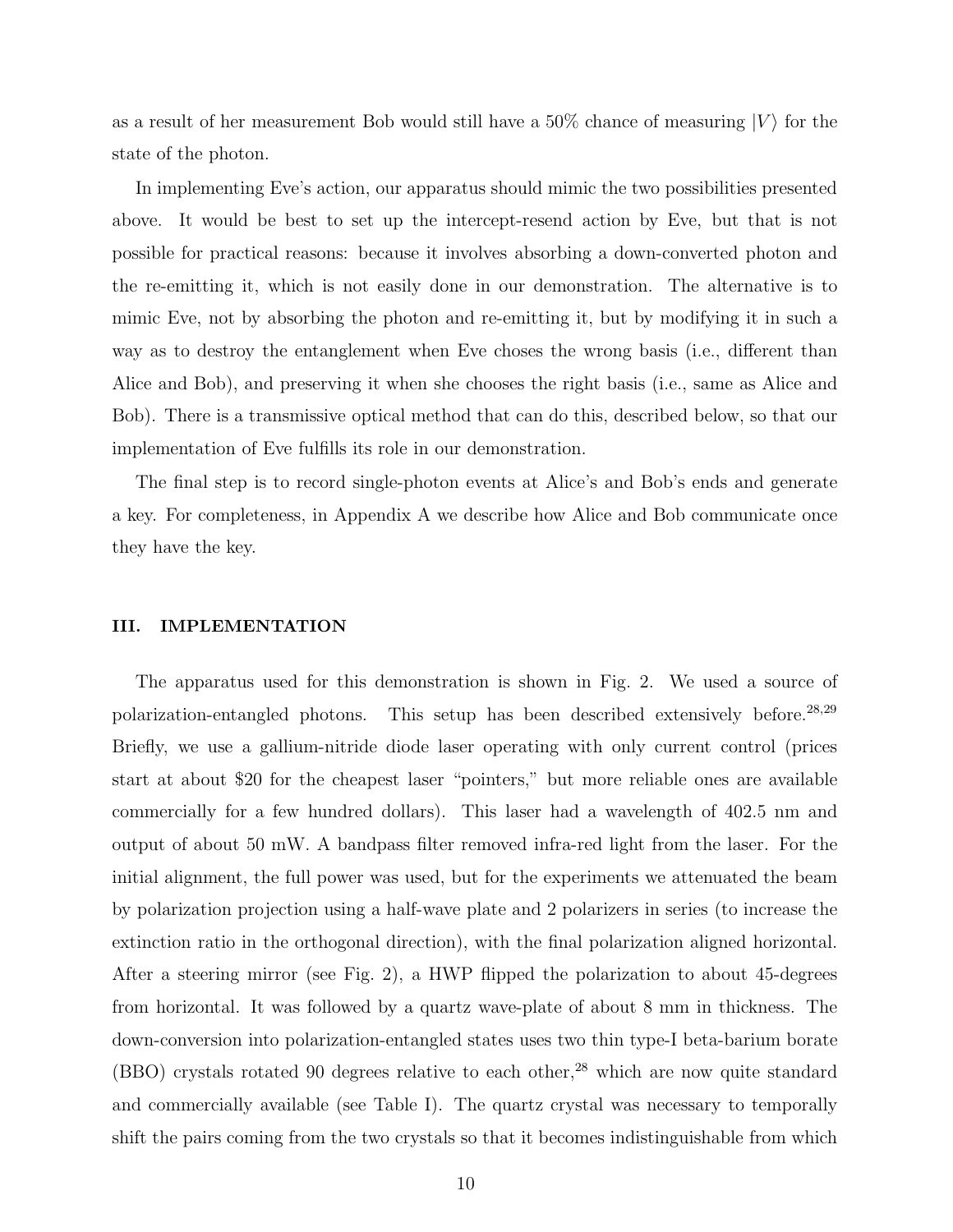crystal the photons were produced.<sup>30</sup> The tilt of the crystal also provided adjustment of the relative phase between the two polarization possibilities to put the photons in the state of Eq. 5.



FIG. 2. Apparatus for implementing QKD with entangled photons (see text). Optical components include: HWPs (Hwp), polarizer (P), quartz plate (Qp), beta-barium borate crystal (BBO), alignment laser (A) Thompson prism (TP, polarizing beam splitter (Pbs), and band-pass filters (F).

TABLE I. Parts list.

| Part                          | Make and Model                          | Price each $(\$)$ |
|-------------------------------|-----------------------------------------|-------------------|
| Laser                         | Power Technology PM50(405)G35           | 1000              |
| BBO crystals                  | Newlight Photonics PABBO5050-405(I)-HA3 | 1000              |
| Quartz crystal                | Newlight Photonics QAR25550-A-AR405     | 429               |
| Thompson prism                | Lambda Research CGTS-08                 | 770               |
| Wollaston option <sup>1</sup> | Optosigma WPPB-06-14SN                  | 550               |
| Detectors                     | Excelitas/Alpha SPCM-EDU CD3375         | 1700              |
| Coincidence unit              | Red Dog Physics CD48                    | 300               |
| Motorized rotation stage      | Pacific Laser                           | 450               |

<sup>1</sup> Alternative to Thompson prism.

The photon pairs at nearly the same energy (or wavelength of 805 nm) followed two non-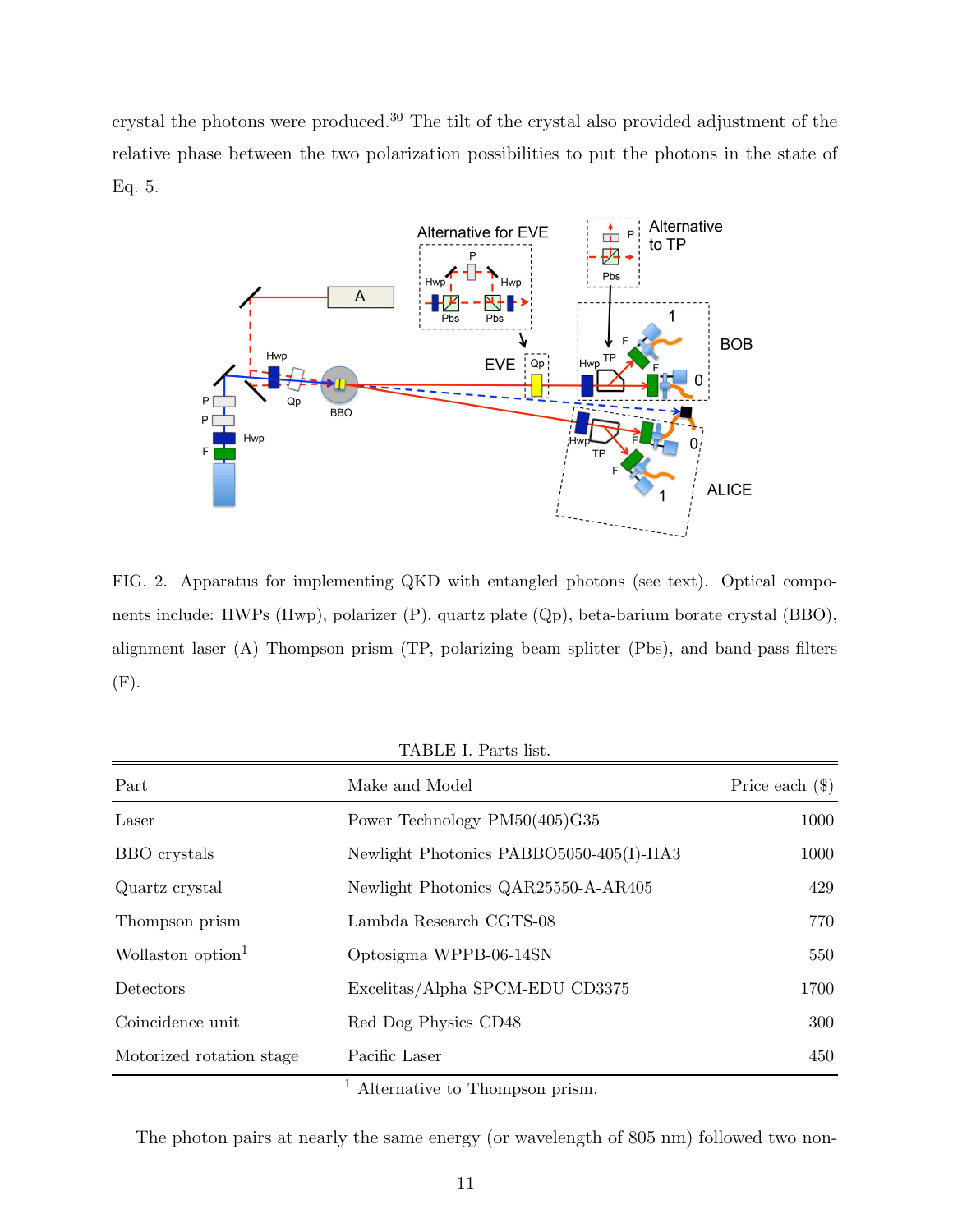collinear paths. They reached identical detection setups for Alice and Bob that consisted of a HWP followed by a polarization splitter. We tried two different type of splitters. The most inexpensive ones were polarizing beam splitters (about \$250 each), which are widely available. They transmit exclusively horizontally polarized photons and reflect mostly vertically polarized photons. Because of a small contamination of horizontal polarization in the reflection (10-15%), we followed the splitter with a vertical polarizer, as shown in the figure. This lead to some imbalance in the detection probability so we opted for a different splitter: a Thompson prism. This is an optical element made of calcite that transmits vertically-polarized photons and reflects at 45 degrees horizontally polarized photons, both with high degree of purity. We already had these prisms, but they are an expensive option (see Table I). A less expensive option is a Wollaston prism.

Past the splitters we had fiber collimators connected to multimode fibers that channeled the light to 4 single-photon detectors . Before the collimators we had 40-nm band-pass filters. The signals from each detector reached an electronic unit that recorded the detector pulses as they arrived and also recorded "coincidences" (pulses from Alice and Bob that arrived within about 50 ns). Our unit was based on a field programmable gate array integrated circuit (Altera model DE2), which is no longer available, but there is a new option listed in Table I. The electronic unit was controlled by a laptop via a Matlab program.<sup>31</sup>

To implement Eve we needed to modify the state of the photon heading toward Bob in a way that mimicked the effect of intercept and resend, as mentioned above. Case I above is easily achieved with a polarization interferometer that uses the same basis as Alice and Bob. This is a 2-path interferometer with polarizing beam splitters such that the light in state  $|H\rangle$  goes through one path and light in state  $|V\rangle$  goes through the other path. The challenge is to mimic case II: that Bob has  $1/2$  probability of obtaining the wrong state once Eve picks a basis that is different than the one used by Alice and Bob. This can be achieved also by a polarization interferometer, as mentioned above, but with unequal path-length, as shown in the insert to Fig. 2, provided that the difference in path length is greater than the coherence length of the light.

We explain the effect of the unbalanced interferometer by way of an example: If the photon sent by Alice is in state  $|D\rangle$ , the horizontal and vertical components (states) are in phase (Eq. 1). If the photon meets Bob's polarization splitter in the  $DA$  basis, then it goes to the D output with probability 1. If before reaching Bob's splitter Eve separates the horizontal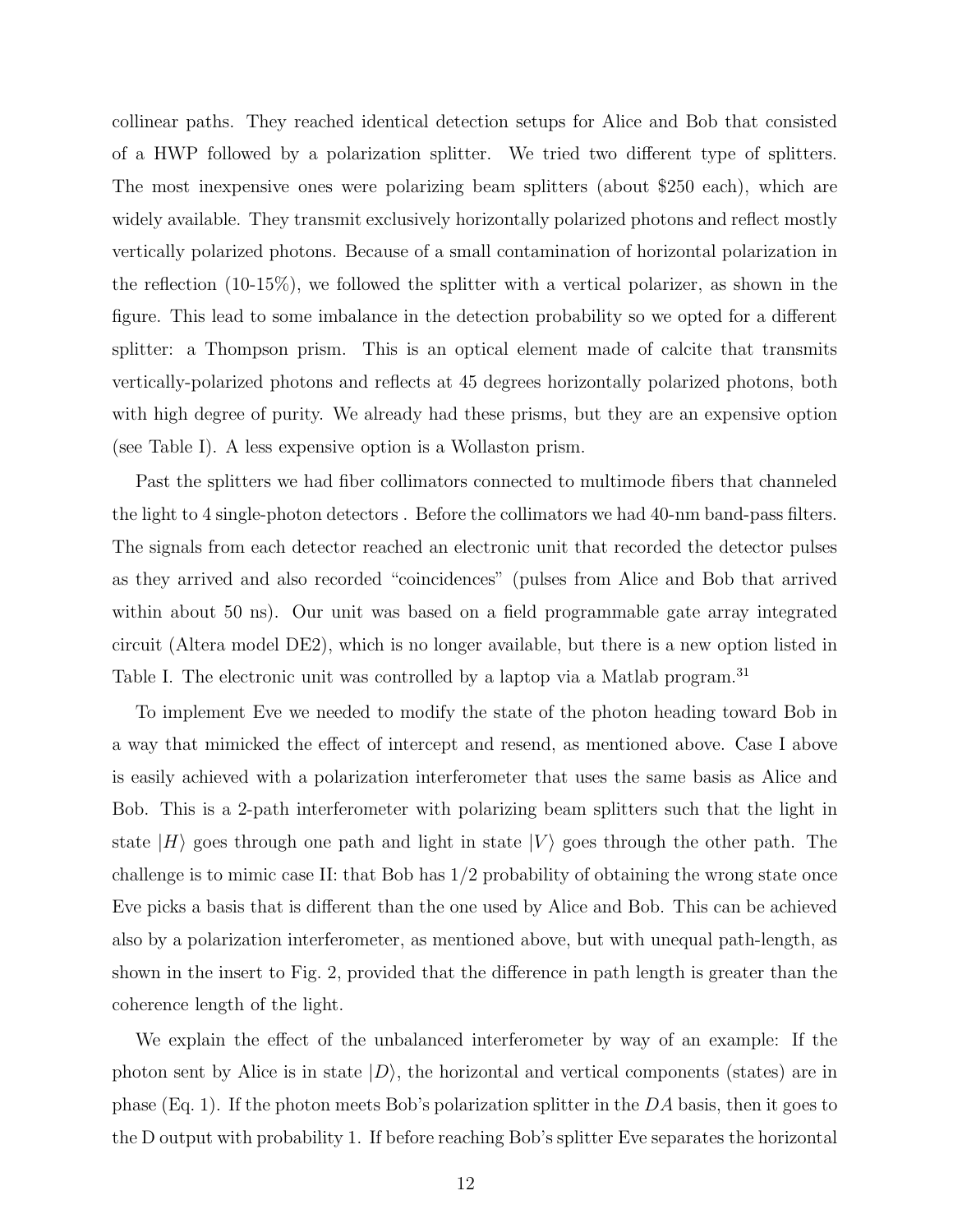and vertical components of the photon and delay one relative to the other for a distance longer than their coherence length, then these two components become incoherent. When the paths get recombined, state  $|D\rangle$  is not recreated because the light is in an incoherent combination of  $|H\rangle$  and  $|V\rangle$  states. It is equivalent to the photon being in state  $|H\rangle$  half the time and in state  $|V\rangle$  the other half of the time. That is, the diagonal state of the photon has been converted from a coherent superposition of horizontal and vertical states into a "mixed" state. From a fundamental perspective, the effect of the unbalanced interferometer is to make a measurement in the HV basis in the first polarization splitter and subsequently channel the paths so that regardless of the state into which photon was measured, it continues toward Bob. We can also think that state  $|D\rangle$  of Eq. 1 is a superposition of two indistinguishable possibilities (states  $|H\rangle$  and  $|V\rangle$ ). The unbalanced interferometer makes the two possibilities distinguishable because the path length difference is longer than the length of the photon wavepacket (determined by the bandwidth of the filters), and so a timing measurement could in principle reveal whether the photon took the short path (being in state  $(|H\rangle)$ ) or the long path (being in state  $|V\rangle$ ).

When the light in this incoherent state reaches Bob's polarization splitter, it will have  $1/2$ probability of reaching either detector. Likewise, if we place two half-wave plates (HWP) set to 22.5<sup>°</sup> from the horizontal, one before and one after, then the first HWP transforms respectively the  $|D\rangle$  and  $|A\rangle$  states to the  $|H\rangle$  and  $|V\rangle$  states temporarily. After the interferometer the second HWP transforms the states back. This effectively decoheres the two diagonal components, mimicking intercept and resend in the DA basis.

We started the experiments by implementing the interferometer mentioned above. It had some alignment challenges. However, we discovered that a thick quartz plate (of 8) mm thickness) would do the same due to the short coherence length of the down-converted photons (about 16  $\mu$ m, or 54 fs coherence time, when using 40-nm band-pass filters), as had been done before.<sup>32</sup> The quartz plate delays the polarization components along its fast and slow axes by about 207 fs, which is enough to decohere the components of the downconverted photon along the fast and slow axes of the plate. Moreover, by just rotating the fast axis of the quartz plate to the diagonal direction we could decohere the polarization states along the diagonal direction. It was a much simpler alternative for implementing Eve.

Finally, by way of advice, there were two challenging aspects of the experiment. The first one was placing the detectors at the proper locations, at the outputs of the polarization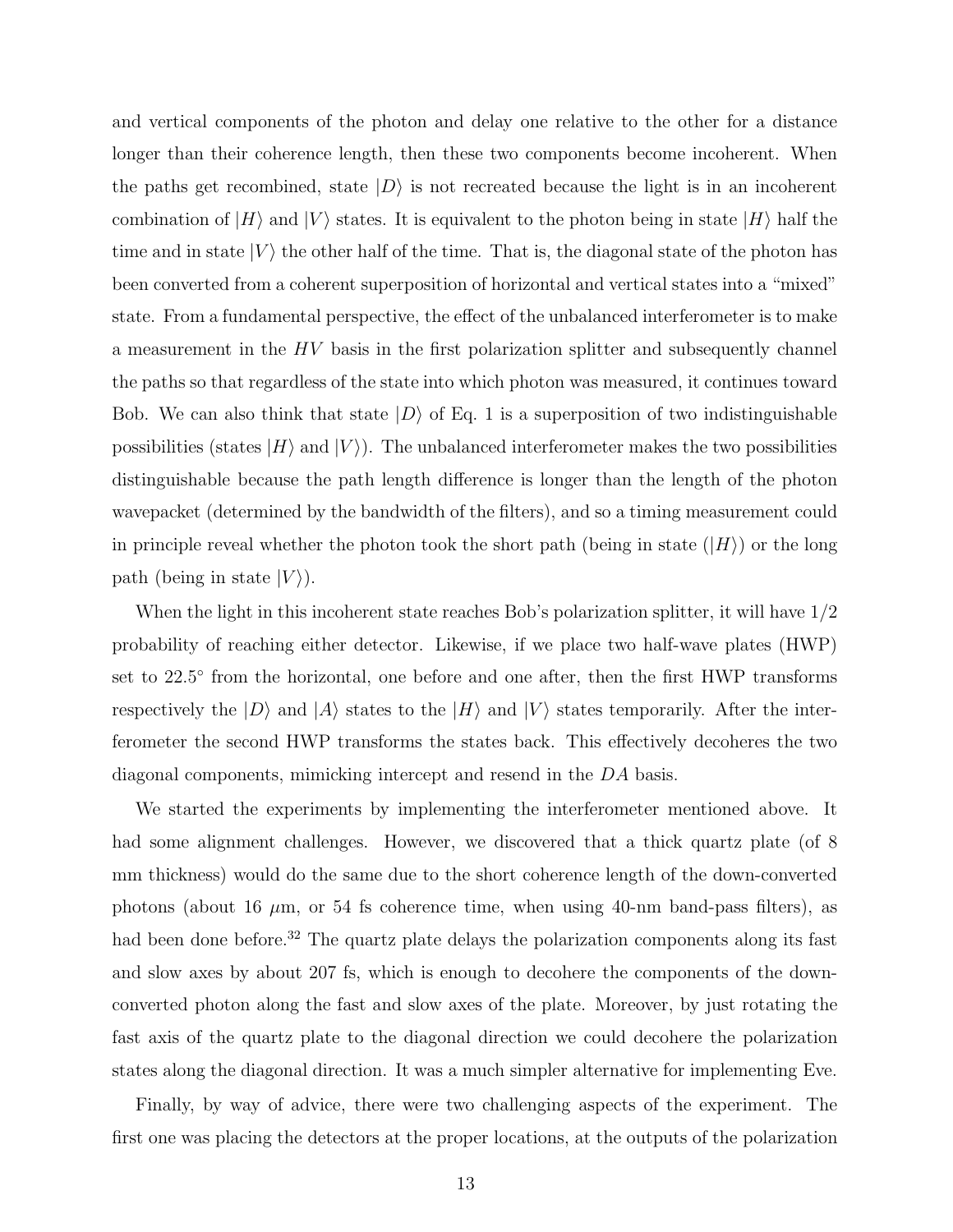splitters, so that they gave complementary signals. It involved iterations of the signals and detector positions for all the settings of the bases. The second challenge was to get the data acquisition to measure low count rates for the chosen counting interval. Without any attenuation we would get about 200 coincidences per second when Alice and Bob were set to the same basis. We had to reduce this to an average of 1 coincidence count per interval. We accomplished this by first reducing the counting interval to the minimum possible: 0.1 s, determined by our coincidence-circuit unit. We then attenuated the pump beam so that it fed a very weak photon stream to the down-conversion crystal. This entailed a band-pass filter, to make sure only pump photons went through (some diode lasers produce a weak infra-red glow that interferes with the measurements) followed by a HWP and two horizontal polarizers as already mentioned.

#### IV. RESULTS

Our data acquisition then consisted of an apparatus that produced pairs of entangled photons, one going to Alice and another one to Bob through Eve. The choice of basis for Alice and Bob was done by the setting of the HWP that preceded the respective polarization splitter ( $0°$  for  $HV$  and  $22.5°$  for  $DA$ ). The base choice for Eve was determined by the angular orientation of the fast axis of the quartz wave plate ( $0°$  for  $HV$  and  $45°$  for  $DA$ ). The rotational mounts that we had were motorized and USB-controlled. We note that there are 3-D printed alternatives for the rotational mounts.<sup>33</sup> Although they were not necessary, they helped automize the acquisition. As mentioned earlier, the photon data was acquired with a dwell time of 0.1 s, and stored automatically on a spreadsheet. We later sorted the data in the spreadsheet. Whenever we did not have one count in only one the two detectors for Alice and Bob, we eliminated the entry, keeping only the cases that could potentially be used to obtain the key.

Tables II and III show a sample of our results when Alice, Bob and Eve were set to the same  $HV$  and  $DA$  bases, respectively. In our exercise we did 667 trials with equal settings for all three parties and in  $92 \pm 8\%$  of cases they agreed. The agreement in the HV basis was greater than in the DA basis. This is likely due to not having perfect state fidelity. We implemented the setup and the experiment within the undergraduate laboratory context, with students (the first 2 authors) doing the alignments and the experiments. The error rate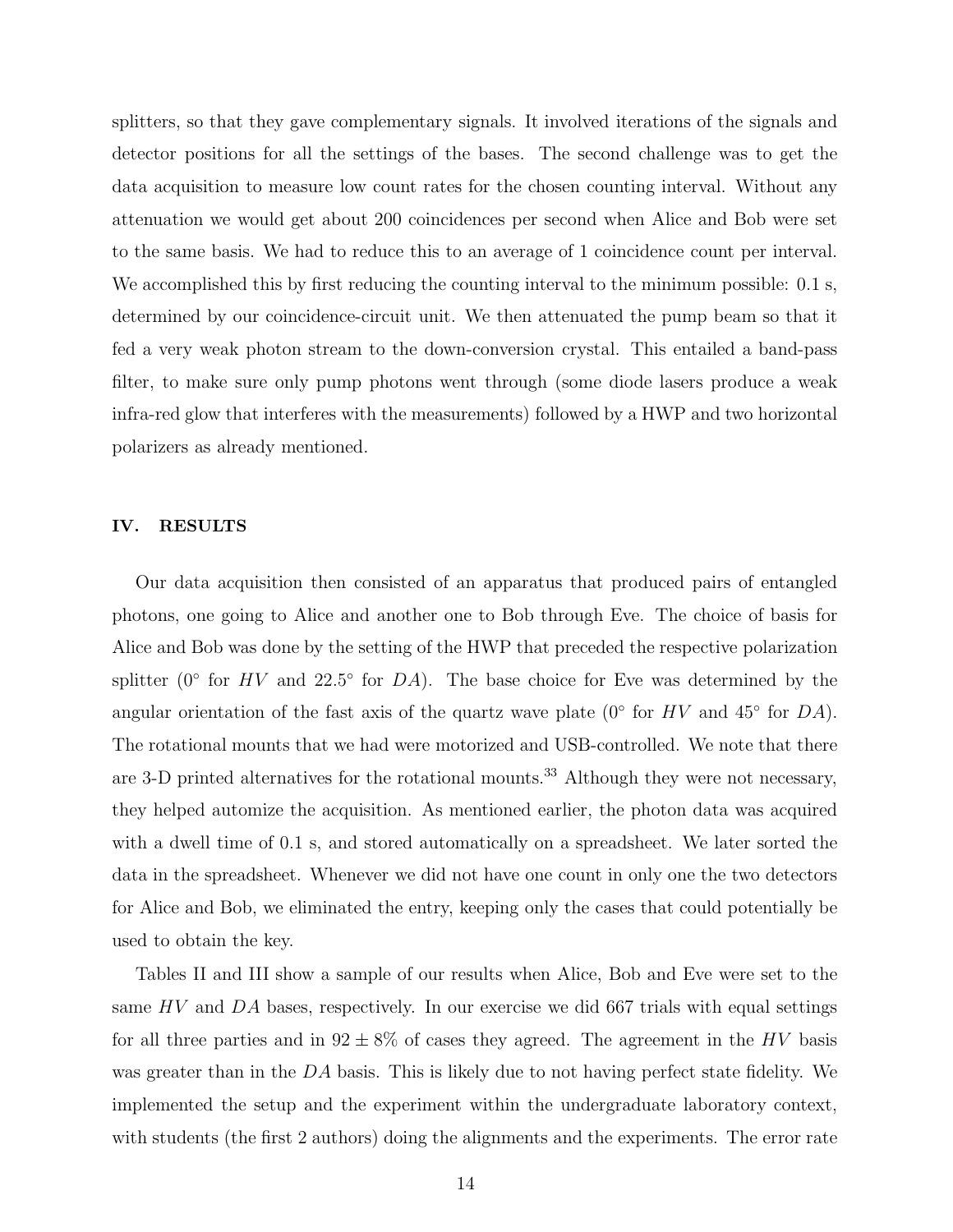| Trial            | $\rm \, Alice$   | ${\rm Bob}$      | Agree? |
|------------------|------------------|------------------|--------|
| 1                | $\boldsymbol{0}$ | $\boldsymbol{0}$ |        |
| $\overline{2}$   | $\theta$         | $\theta$         |        |
| $\sqrt{3}$       | $\theta$         | $\overline{0}$   |        |
| $\overline{4}$   | $\mathbf 1$      | 1                |        |
| $\bf 5$          | 1                | 1                |        |
| $\,6\,$          | $\boldsymbol{0}$ | $\theta$         |        |
| 7                | $\mathbf 1$      | 1                |        |
| 8                | $\theta$         | $\theta$         |        |
| $\boldsymbol{9}$ | $\boldsymbol{0}$ | $\theta$         |        |
| $10\,$           | $\theta$         | $\theta$         |        |

of 8% was still below the 11% that is considered acceptable for generating a secret key.<sup>22</sup>

TABLE II. Sample data when Alice, Bob and Eve are in the  $HV$  basis (H=1, V=0).

TABLE III. Sample data when Alice, Bob and Eve are in the  $DA$  basis (D=1, A=0).

| Trial            | Alice            | ${\rm Bob}$      | Agree?   |
|------------------|------------------|------------------|----------|
| $\mathbf{I}$     | $\overline{0}$   | $\boldsymbol{0}$ |          |
| $\overline{2}$   | 1                |                  |          |
| 3                | 1                | $\mathbf{I}$     |          |
| $\overline{4}$   | $\overline{0}$   |                  | $\times$ |
| $\overline{5}$   | $\theta$         | $\overline{0}$   |          |
| $\,6\,$          | $\boldsymbol{0}$ |                  | $\times$ |
| 7                | $\theta$         | $\overline{0}$   |          |
| $8\,$            | $\theta$         | $\boldsymbol{0}$ |          |
| $\boldsymbol{9}$ | $\theta$         | $\overline{0}$   |          |
| $10\,$           | 1                | ⊥                |          |

We also took data with all the combinations of distinct bases. Tables IV and V are representative samples of two important cases: when Alice and Bob had the same basis but Eve had a different basis. As can be seen, they show many more discrepancies between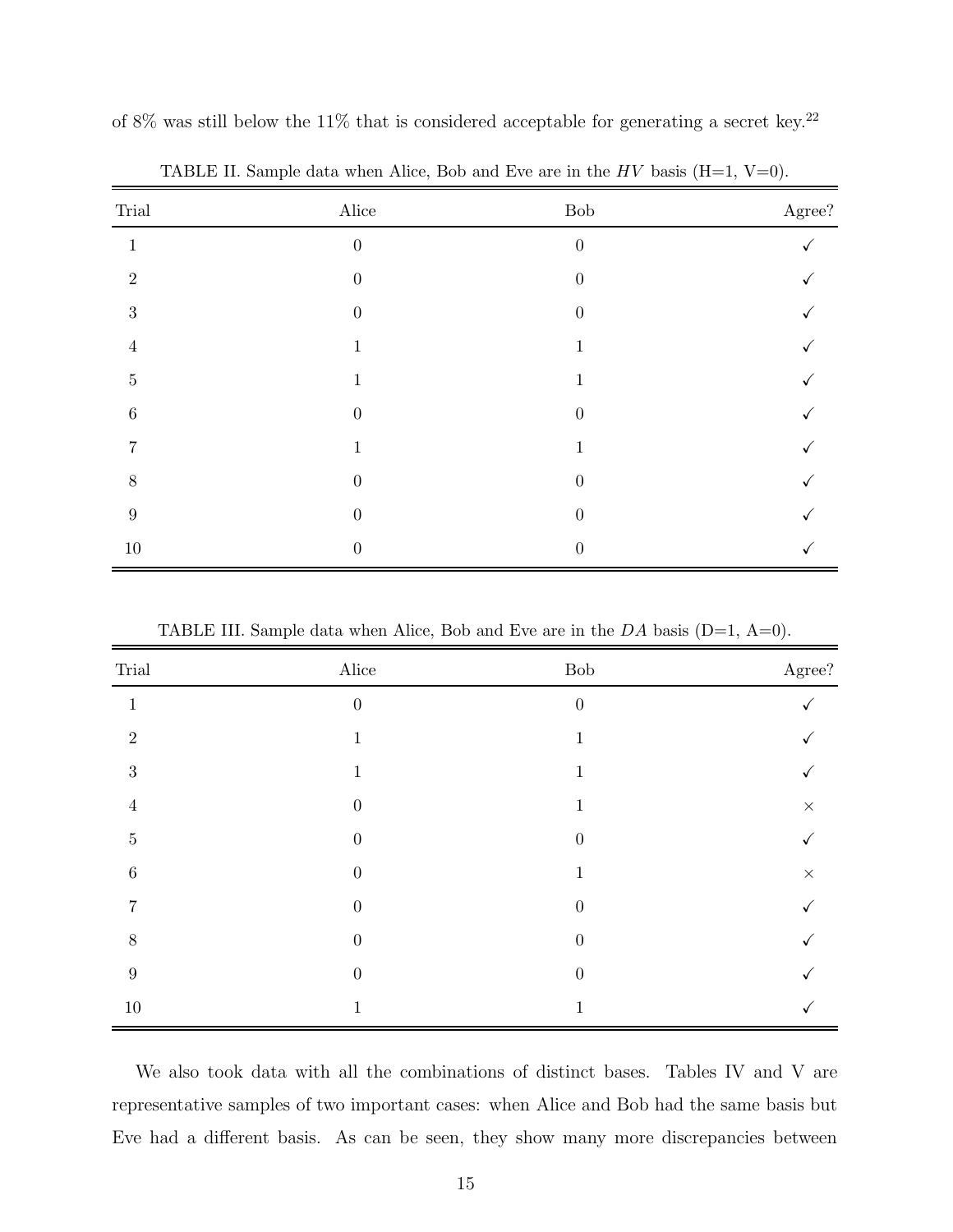Alice and Bob due to Eve's intervention. Out of 1320 trials of these two cases we found that Alice's and Bob's results disagreed  $28 \pm 4\%$  of the time, which is within the expectation of 25% (assuming that Eve chooses her basis randomly between  $HV$  and  $DA$ ). We note that these are the most basic considerations. In a real application other considerations come into place, some of which we describe below.

| Trial            | Alice            | ${\rm Bob}$      | $\rm{Agree?}$ |
|------------------|------------------|------------------|---------------|
| $\mathbf{1}$     | $\mathbf 1$      | $\mathbf{1}$     |               |
| $\overline{2}$   | $\theta$         | $\boldsymbol{0}$ |               |
| $\sqrt{3}$       | $\mathbf 1$      | $\boldsymbol{0}$ | $\times$      |
| $\overline{4}$   | $\mathbf{1}$     | $\overline{0}$   | $\times$      |
| $\bf 5$          | $\mathbf 1$      | 1                |               |
| $\boldsymbol{6}$ | $\mathbf 1$      | T                |               |
|                  | 1                | 1                |               |
| 8                | $\boldsymbol{0}$ |                  | $\times$      |
| 9                | $\theta$         | $\overline{0}$   |               |
| $10\,$           | 1                | 1                |               |

TABLE IV. Sample data when Alice and Bob are in the HV basis, and Eve in the DA basis  $(H,D=1, V,A=0).$ 

## V. OTHER MEASUREMENTS: QUANTUM STATE TOMOGRAPHY

This basic setup can be a template for other teaching moments. It can be used in the context of teaching quantum mechanical principles and entanglement. The starting point of this experiment is to create an entangled state. We do this by first aligning the apparatus and measuring coincidence counts in the detectors consistent with the state being prepared.<sup>29</sup> An extension of this experiment is to do a Bell test: either a Clauser-Horne-Shimony-Holt (CHSH) test,<sup>29,34</sup> or other, such as the Hardy test.<sup>35</sup> This involves doing 16 projective measurements on the state of the light plus computation of the terms in the inequality. The state without Eve will violate the Bell inequality, and the one with Eve will not.<sup>27</sup>

Another alternative could be to use the experiment in the context of quantum information,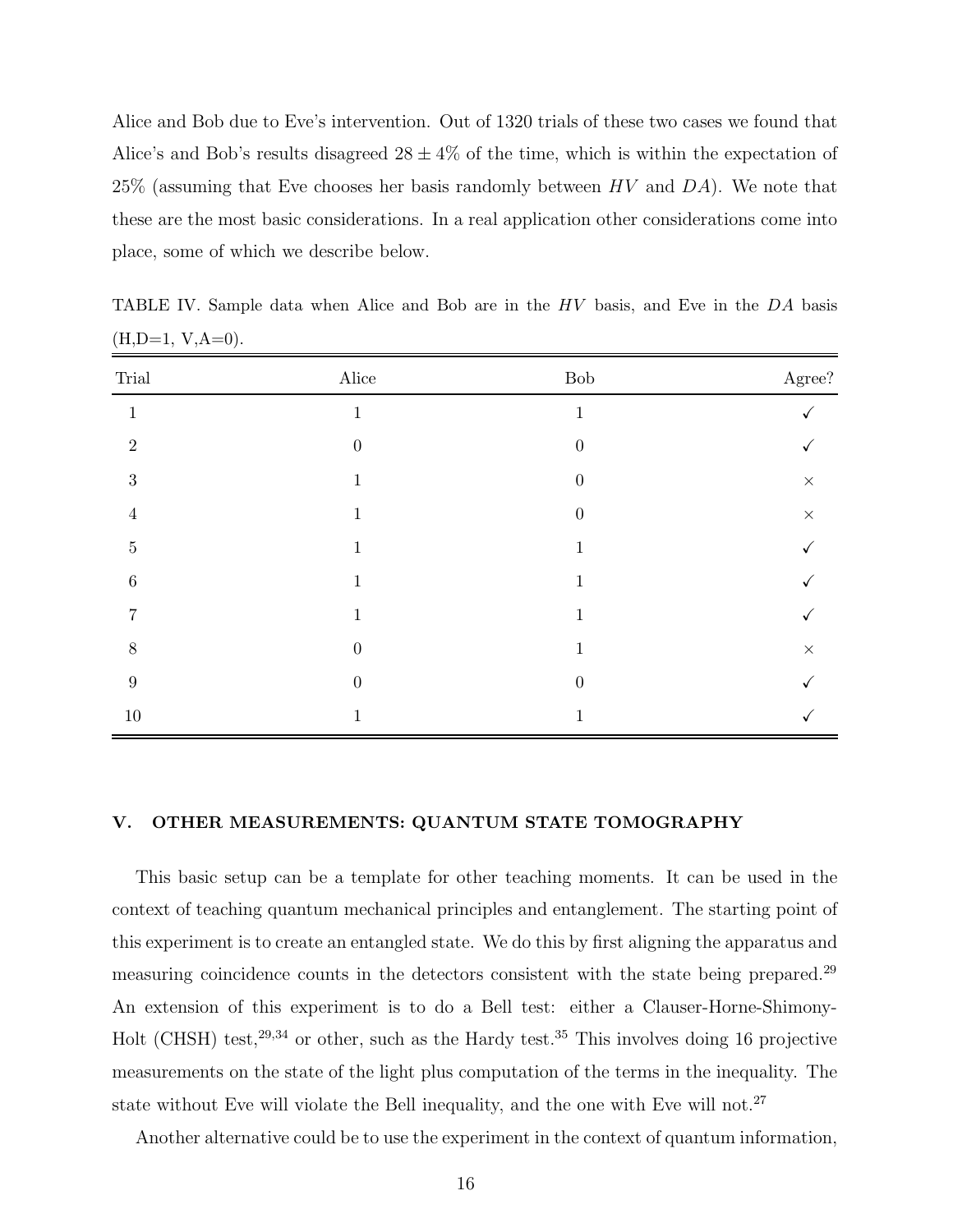| Trial            | Alice            | ${\rm Bob}$      | $\rm{Agree?}$ |
|------------------|------------------|------------------|---------------|
| $\mathbf 1$      | $\boldsymbol{0}$ | $\boldsymbol{0}$ |               |
| $\overline{2}$   | $\mathbf 1$      | $\boldsymbol{0}$ | $\times$      |
| 3                | $\mathbf{1}$     | 1                |               |
| $\overline{4}$   | $\mathbf{1}$     | $\boldsymbol{0}$ | $\times$      |
| $\bf 5$          | 1                | 1                |               |
| $\,6\,$          | 1<br>T           | 1                |               |
| 7                | 1                | 1                |               |
| $8\,$            | $\boldsymbol{0}$ | $\boldsymbol{0}$ |               |
| $\boldsymbol{9}$ | $\theta$         | $\theta$         |               |
| $10\,$           | 1                | $\boldsymbol{0}$ | $\times$      |

TABLE V. Sample data when Alice and Bob are in the DA basis, and Eve in the HV basis  $(H, D=1,$  $V, A=0$ ).

and using it to extract the information conveyed by the light. This involves doing quantum state tomography (QST) on the light. It entails also doing sixteen projective measurements of the state of the two photons to obtain the density matrix of the state.36,37 To do this we need two additional quarter-wave plates (QWP) so that we can measure right and left handed circular polarization. In Appendix B we briefly describe how to do the 16 measurements and obtain the density matrix of the light. A simple description of the density matrix has been presented before in this context.<sup>38</sup> Briefly, if the basis is  $|H\rangle_1|H\rangle_2 = (1\ 0\ 0\ 0)^T$ ,  $|H\rangle_1|V\rangle_2 = (0 \ 1 \ 0 \ 0)^T$ ,  $|V\rangle_1|H\rangle_2 = (0 \ 0 \ 1 \ 0)^T$  and  $|V\rangle_1|V\rangle_2 = (0 \ 0 \ 0 \ 1)^T$ , then the density matrix of the state of Eq. 5 is

$$
\rho_{\psi} = |\psi\rangle\langle\psi| = \frac{1}{2} \begin{pmatrix} 1 & 0 & 0 & 1 \\ 0 & 0 & 0 & 0 \\ 0 & 0 & 0 & 0 \\ 1 & 0 & 0 & 1 \end{pmatrix} . \tag{9}
$$

Figure  $3(a)$  shows the results of the quantum state tomography that we took of this state: the bar figure is a standard pictorial way to represent the real component of the matrix elements of the density matrix, with the height of the bar representing the value of the matrix element. As can be seen, the figure faithfully represents the expected form of Eq. 9: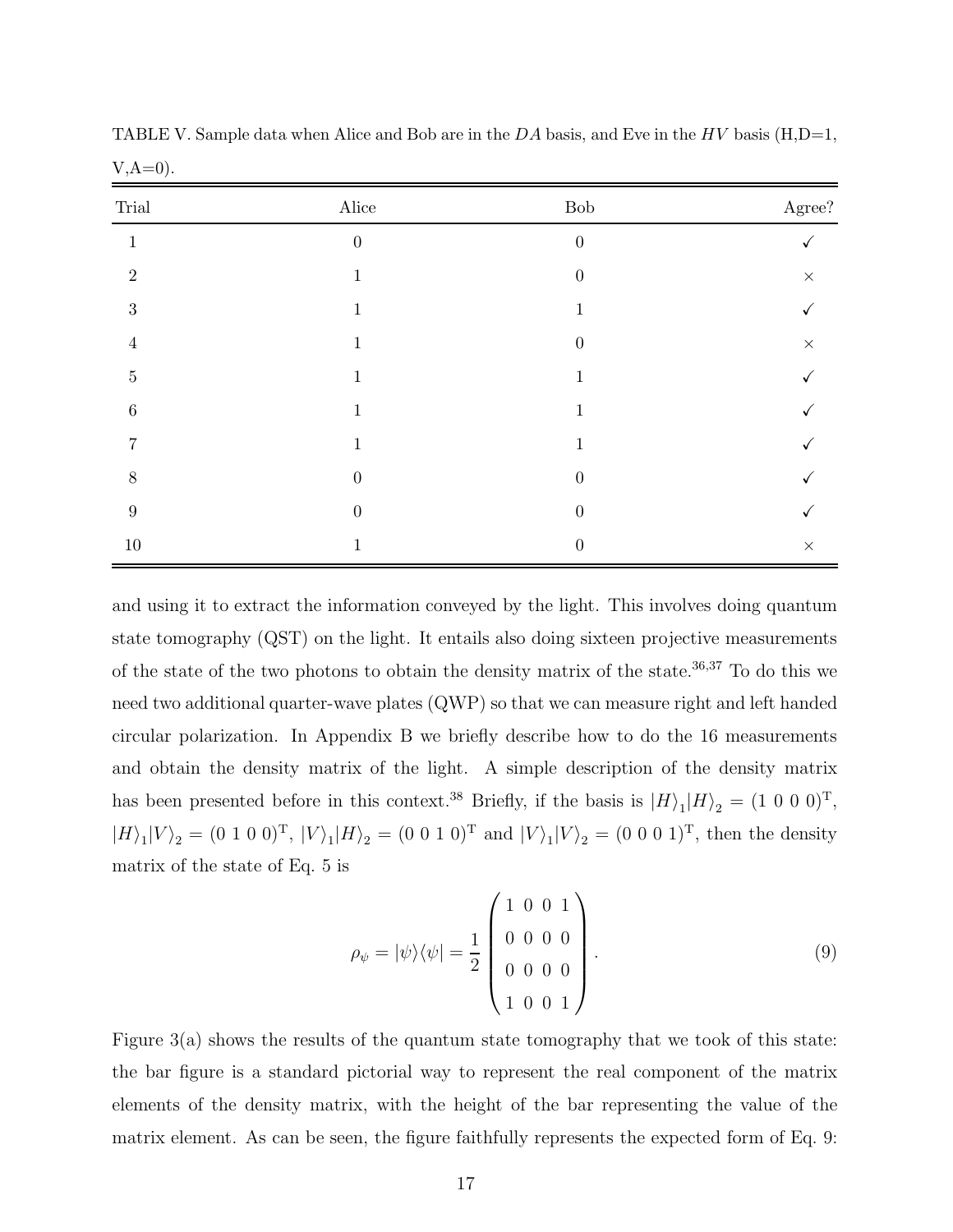predominantly 4 bars at the 4 corners of the matrix with values close to 0.5:  $\rho_{11} = 0.49$ ,  $\rho_{14} = 0.47$ ,  $\rho_{41} = 0.47$  and  $\rho_{44} = 0.51$ .

The previous tomography measurement was made without Eve. We followed by adding Eve, an 8-mm-thick quartz plate, as mentioned earlier, with its axis vertical. In this case the optic representing Eve decohered the horizontal and vertical components of Bob's photon, which is equivalent to rendering the light in the mixed state given by

$$
\rho_{\rm w/Eve} = \frac{1}{2} |H\rangle_1 |H\rangle_2 \langle H|_1 \langle H|_2 + \frac{1}{2} |V\rangle_1 |V\rangle_2 \langle V|_1 \langle V|_2 = \frac{1}{2} \begin{pmatrix} 1 & 0 & 0 & 0 \\ 0 & 0 & 0 & 0 \\ 0 & 0 & 0 & 0 \\ 0 & 0 & 0 & 1 \end{pmatrix} . \tag{10}
$$

The tomography of this state is shown in Fig. 3(b), which nicely reflects the expectation of Eq. 10: the bars for the 2 corners have values  $\rho_{11} = 0.48$ ,  $\rho_{44} = 0.52$ , whereas the other elements had values in absolute value below 0.05 (e.g., the complex matrix elements were  $\rho_{41} = \rho_{14}^* = 0.024 + 0.021i$  and  $\rho_{43} = \rho_{34}^* = -0.034 - 0.036i$ .

By knowing the density matrix one can obtain useful measures of the state of the light. They include the tangle, a measure of the entanglement  $(0 = not entangled; 1 = fully$ entangled). The von Neumann or quantum Shannon entropy is given by  $y^2$ 

$$
S = -\text{Tr}(\rho \log_2 \rho) = -\sum_{i} \lambda_i \log_2 \lambda_i,\tag{11}
$$

where  $\lambda_i$  are the eigenvalues of the density matrix (and with  $0 \log_2 0 \equiv 0$ ). S is a measure of the uncertainty in the information  $(0 = no$  uncertainty, state is well defined), and  $1 =$ full uncertainty with 2 basis states). It is easy to show that  $S = 0$  for  $\rho_{\psi}$  (due to  $\lambda_1 = 1$ ,  $\lambda_2 = \lambda_3 = \lambda_4 = 0$ ) and  $S = 1$  for  $\rho_{\text{w/Eve}}$  (due to  $\lambda_1 = \lambda_2 = 1/2$  and  $\lambda_3 = \lambda_4 = 0$ ). The linear entropy is another measure of the degree of mixture  $(0 = not mixed; 2/3 = mixture)$ of 2 basis states;  $1 =$  maximally mixed, or mixture of all basis states). The fidelity is the probability that the measured state is  $\psi$ . The results for the states just mentioned are given in Table VI. We can see that when Eve is not present we have a highly entangled state, with a high value of tangle and a low value of the von Neumann entropy, reflecting a high certainty in the state of the light and a high probability that it is in state  $\psi$ . When Eve is present, the tangle is nearly zero and the von Neumann entropy is consistent with 1, revealing full uncertainty in the state of the light (i..e, per density matrix, 48% chance that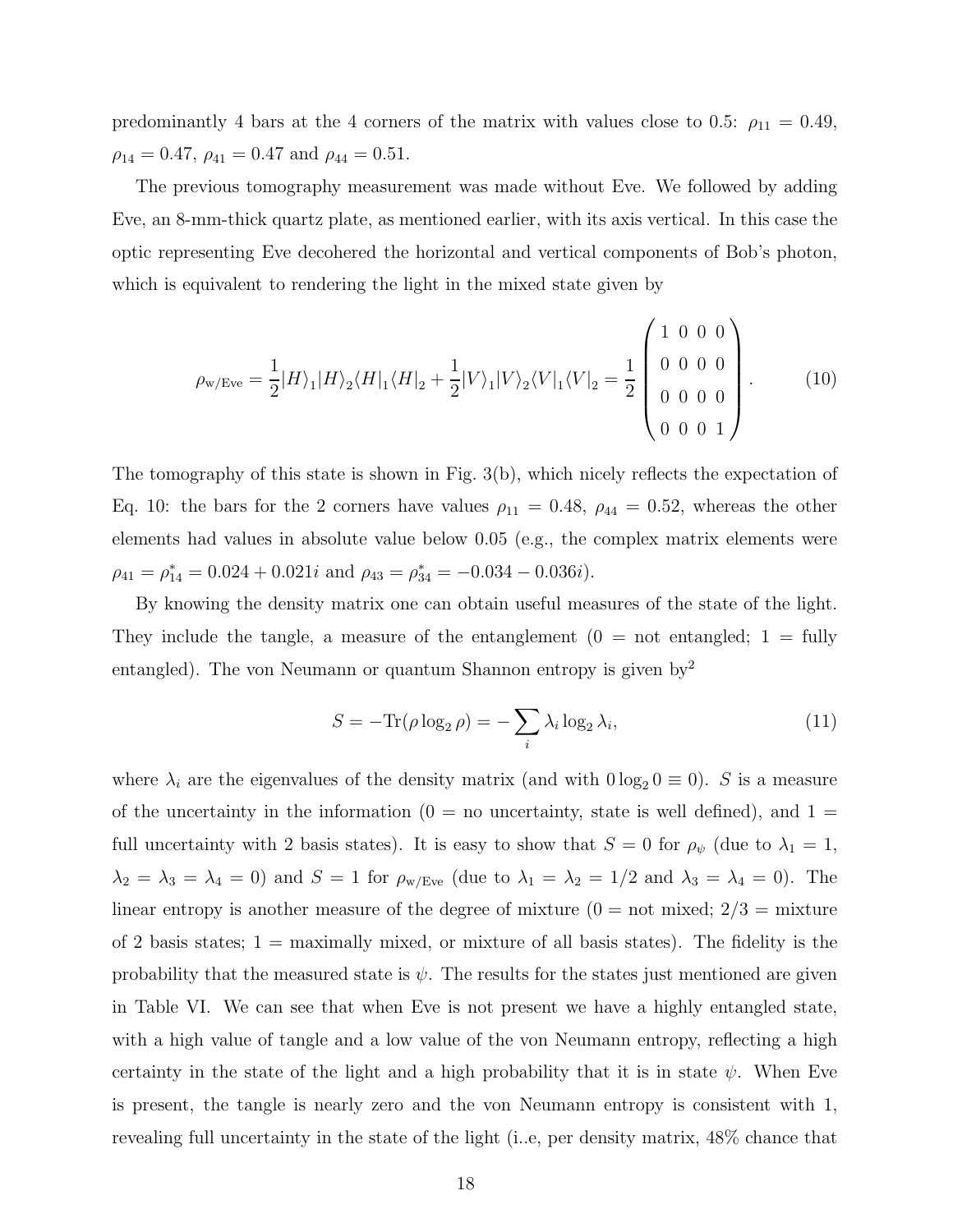it is in state  $|H\rangle_1|H\rangle_2$  and 52% that it is in state  $|V\rangle_1|V\rangle_2$ . The state is not maximally mixed, although mixed enough to contain no information. We also did tomography for the diagonal setting of Eve  $(Fig. 3(c))$  and confirmed that the tangle is low and the entropy was high, as shown in the third entry of the table. The density matrix for this case, is quite different than the one when Eve is aligned with the vertical.



FIG. 3. Bar graph of the measured real component of the density matrix of the state of the light received by Alice and Bob before their joint measurement. The cases include: (a) when Eve is not present, (b) When Eve decoheres in the  $HV$  basis, (c) when Eve decoheres in the  $DA$  basis, and (d) when Eve performs partial decoherence.

We did an additional test with what we call "partial Eve". That is, we used a quartz plate of thickness 0.64 mm. It was a multiple-order waveplate that was available in the lab from a previous project. The thickness of the plate only partially decohered the state. Thus we would expect to produce a state that showed some entanglement and some degree of mixture. Figure 3 indeed shows some resemblance of the initial state, and per Table VI, with reduced tangle and a von Neumann entropy in between maximum and minimum uncertainty. Interestingly, in the context of quantum communication, the latter optic mimics the effect of Eve doing intercept and resend of only a fraction of the photons that Alice sends to Bob,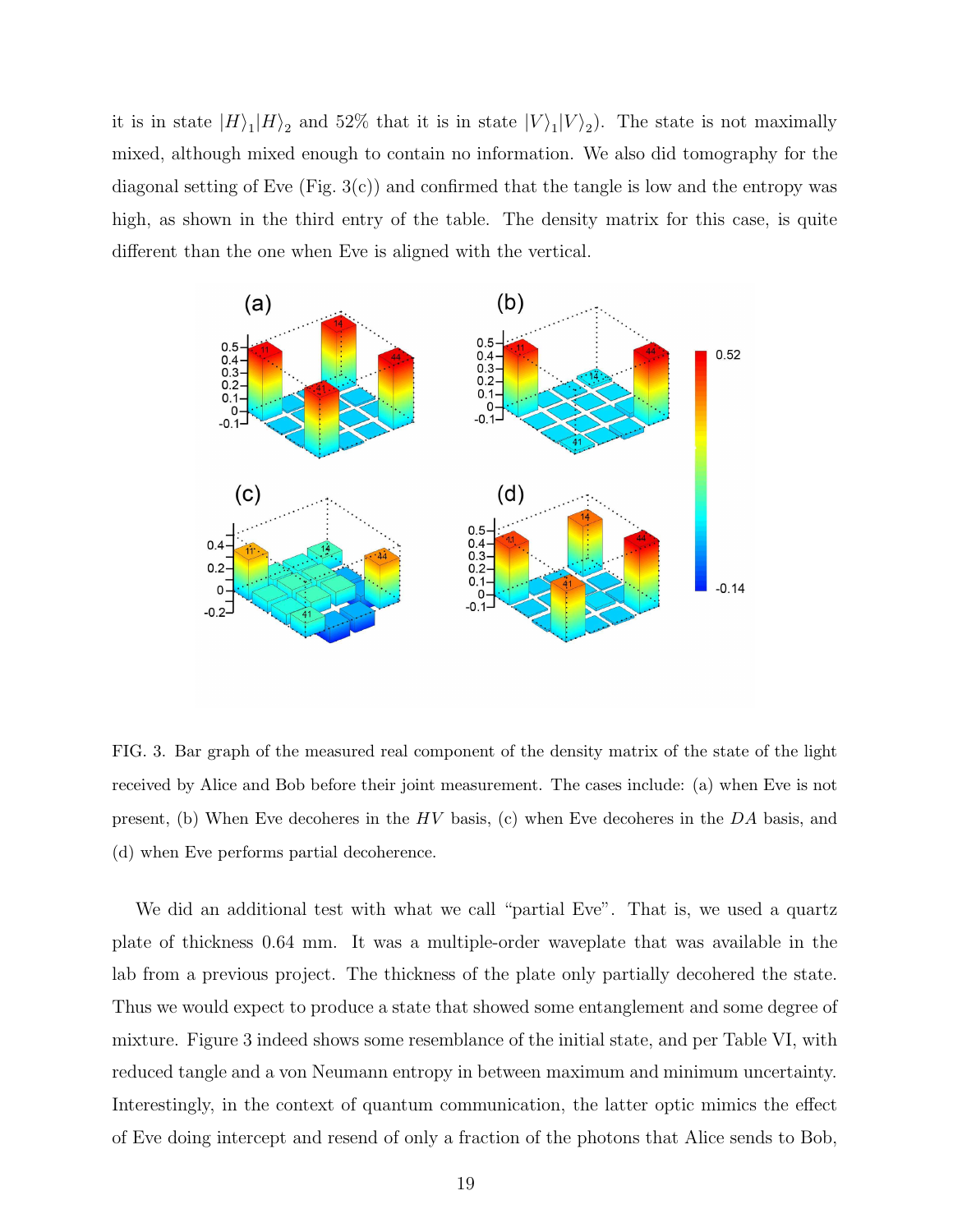| Case                      | Tangle            | von Neumann Entropy | Linear Entropy  | Fidelity |
|---------------------------|-------------------|---------------------|-----------------|----------|
| Without Eve               | $0.96 \pm 0.05$   | $0.1 \pm 0.2$       | $0.03 \pm 0.08$ | 0.97     |
| Full Eve aligned vertical | $0.004 \pm 0.002$ | $1.0 \pm 0.2$       | $0.66 \pm 0.03$ | 0.52     |
| Full Eve aligned diagonal | $0.001 \pm 0.002$ | $1.1 \pm 0.5$       | $0.68 \pm 0.04$ | 0.50     |
| Partial Eve               | $0.68 \pm 0.08$   | $0.45 \pm 0.14$     | $0.22 \pm 0.10$ | 0.88     |

TABLE VI. Quantum state tomography of the state of the light for 3 different cases. Full Eve consists of inserting a 0.64-mm thick quartz plate; and for partial Eve we inserted a 1-mm thick quartz plate. In both cases the crystal axis aligned with the vertical.

obtaining partial information about the communication possibly without being detected. For example, if Eve picked only  $1/2$  of the photons while alternating equally between  $HV$ and DA bases, there would be a probability of 1/8 that Alice and Bob will get errors from the eavesdropping. (If the error rate is low enough this knowledge can be eliminated by privacy amplification, explained in Appendix A.) A more exhaustive analysis of this situation can be done but we considered it beyond the scope of our project. In Appendix B we give a brief explanation of the measurements that entail quantum state tomography.

#### VI. CONCLUSIONS

In summary, we have developed a laboratory demonstration of the generation and distribution of a cryptographic key (QKD) using single photons. This is the simplest type of QKD but it suffices to convey the spirit of the technology. Undergraduate coauthors were involved in the setup, alignment and data acquisition. The most significant aspect of the demonstration was the use of a thick quartz plate to mimic the intercept and resend action of the eavesdropper. We also have used quantum state tomography to analyze the state of the light and show the effect of the eavesdropper on the state of the light.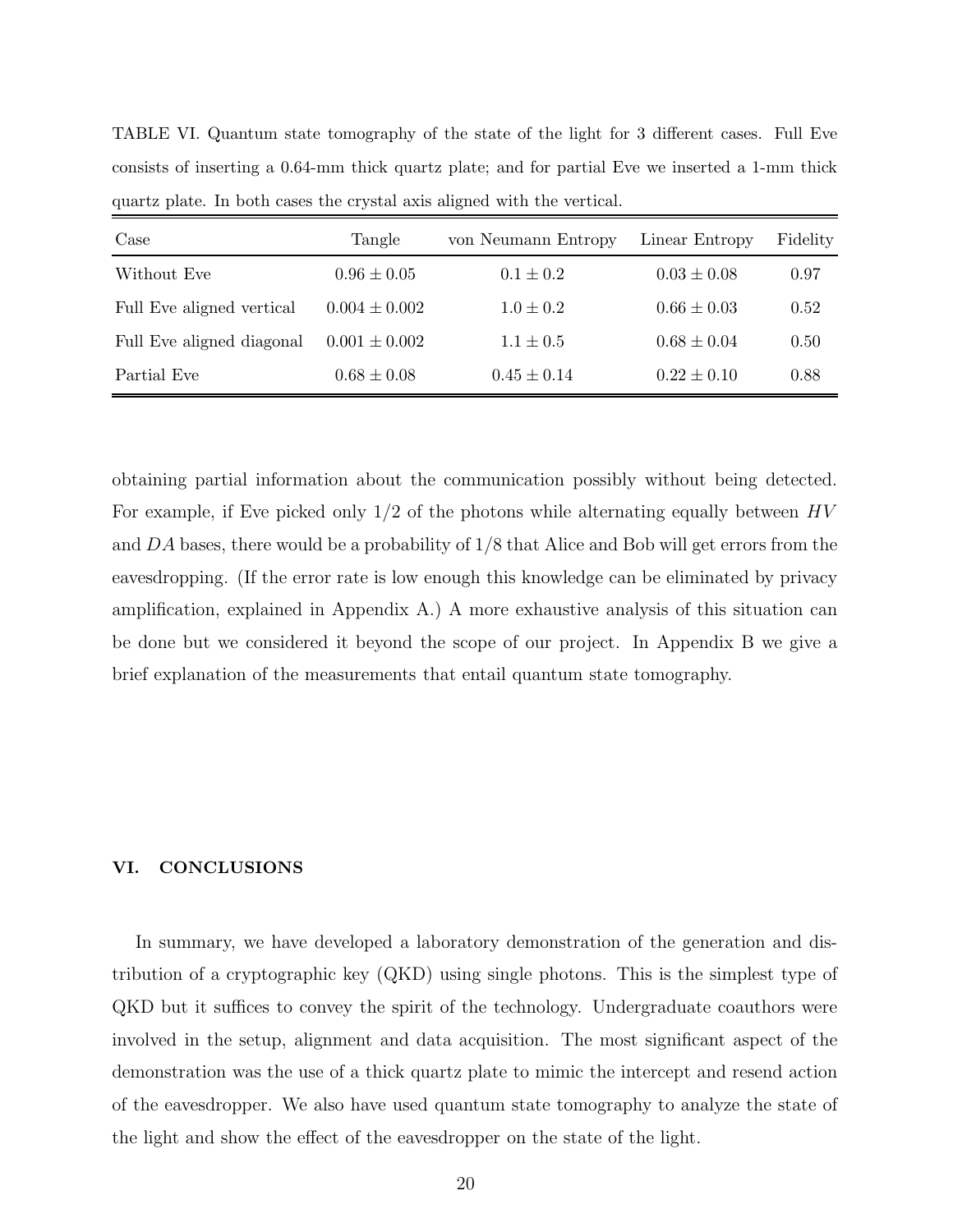#### ACKNOWLEDGMENTS

This work was funded by National Science Foundation grant PHY-1506321. We thank C.H. Holbrow for assistance with the manuscript.

∗ egalvez@colgate.edu

- <sup>1</sup> F.W. Stauch, "Resource Letter QI-1: Quantum Information," *Am. J. Phys.* 84, 495-507 (2016).
- <sup>2</sup> M.A. Nielsen and I.L. Chuang, *Quantum Computation and Quantum Information* (Cambridge University Press, Cambridge, 2000).
- <sup>3</sup> E.J. Galvez, "Resource Letter SPE-1: Single-Photon Experiments in the Undergraduate Laboratory" *Am. J. Phys.* 82, 1018–1028 (2014).
- <sup>4</sup> P.A.M. Dirac, The Principles of Quantum Mechanics (Oxford, 4th Ed. 1930).
- <sup>5</sup> C.A. Fuchs and A. Peres "Quantum-state disturbance versus information gain: Uncertainty relations for quantum information," Phys. Rev. A 53, 2038-2045 (1996).
- <sup>6</sup> S. Loepp and W.K. Wooters, *Protecting Information: From Classical Error Correction to Quantum Cryptography* (Cambridge University Press, 2006).
- <sup>7</sup> M. Raymer, Quantum Physics (Oxford University Press, New York, 2017).
- <sup>8</sup> S. DeVore and C. Singh, "Development of an interactive tutorial on quantum key distribution," Phys. Ed. Res. Conf. Proc., 59-62 (2014).
- <sup>9</sup> A. Kohnle and A. Rizzoli "Interactive simulations for quantum key distribution," Eur. J. Phys. 38, 035403 (2017).
- <sup>10</sup> A.N. Utama, L. Jianwei, and M.A. Seidler, "A hands-on quantum cryptography workshop for pre-university students," arxvii:1911.02565v1 (2019).
- <sup>11</sup> Thorlabs, "EDU-QCRY1 Quantum Cryptography Demonstration Kit" URL:https://www. thorlabs.com
- <sup>12</sup> J.J. Sakurai *Modern Quantum Mechanics* (Addison Wesley, Reading 1994).
- <sup>13</sup> W.K. Wootters and W.H. Zurek, "A single quantum cannot be cloned" *Nature* 299, 802-803 (1982).
- <sup>14</sup> J.S. Townsend, *A modern approach to quantum mechanics* (University Science Books, 2012).
- <sup>15</sup> M. Beck, *Quantum Mechanics: Theory and Experiment* (Oxford University Press, 2012).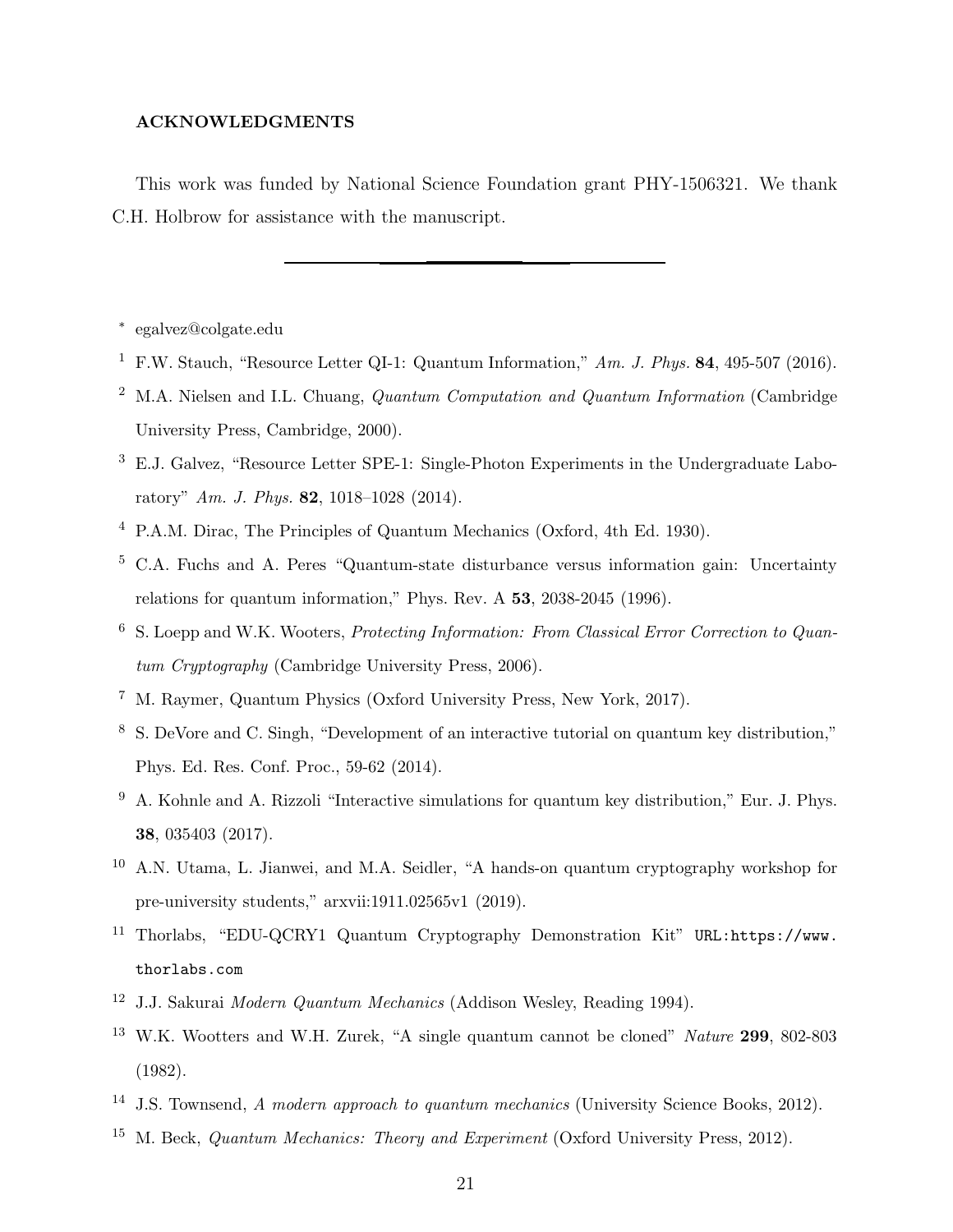- <sup>16</sup> C.H. Bennett, G. Brassard, C. Crépeau, R. Jozsa, A. Peres and W.K. Wootters, "Teleporting an unknown quantum state via dual classical and Einstein-Podolsky-Rosen channels" *Phys. Rev. Lett.* 70, 1895–1899 (1993).
- <sup>17</sup> D. Bouwmeester, J.-W. Pan, K. Mattle, M. Eibl, H. Weinfurter, and A. Zeilinger, "Experimental" quantum teleportation" *Nature* 390, 575–579 (1997).
- <sup>18</sup> D.H. McIntyre, *Quantum Mechanics: A Paradigms Approach* (Pearson Education Inc., San Francisco, 2012).
- <sup>19</sup> N. Gisin, G. Ribordy, W. Tittel, and H. Zbinden, "Quantum cryptography" *Rev. Mod. Phys.* 74, 145-195 (2002).
- $20\,$  V. Scarani, H. Bechmann-Pasquinucci, N.J. Cerf, M. Dusek, N. Lütkenhaus, and M. Peev, "The security of practical quantum key distribution" *Rev. Mod. Phys.* 81, 1301–1350 (2009).
- <sup>21</sup> H.-K. Lo, M. Curty, and K. Tamaki, "Secure quantum key distribution," *Nat. Photon.* 8, 595- 604 (2014).
- $22$  F. Bouchard, K. Heshami, D. England, R. Fickler, R.W. Boyd, B.-G. Englert, L.L. Sánchez-Soto, and E. Karimi, "Experimental investigation of high-dimensional quantum key distribution protocols with twisted photons" *Quantum* 2, 111-123 (2018).
- <sup>23</sup> X.-B. Wang, "Beating the photon-number-splitting attacks in practical quantum cryptography," *Phys. Rev. Lett.* 94, 230503 (2005).
- <sup>24</sup> H.-K. Lo, X. Ma, and K. Chen, "Decoy state quantum key distribution," *Phys. Rev. Lett.* 94, 230504 (2005).
- <sup>25</sup> T. Kupko, M. von Helversen, L. Rickert, J.-H. Schulze, A. Strittmatter, M. Gschrey, S. Rodt, S. Reitzenstein, and T. Heindel, "Tools for the performance optimization of single-photon quantum key distribution," *NPJ Quantum Inf.* 6, 29 (2020).
- <sup>26</sup> C.H. Bennett and G. Brassard, "Quantum cryptography: Public key distribution and coin tossing" in *Proceedings of IEEE International Conference on Computers, Systems and Signal Processing*, (IEEE Press, Bangalore, 1984).
- <sup>27</sup> A. Ekert, "Quantum Cryptography based on Bell's Theorem" *Phys. Rev. Lett.* 67, 661-663 (1991).
- <sup>28</sup> P.G. Kwiat, E. Waks, A. White, I. Appelbaum, and P. Eberhard, "Ultrabright source of polarization-entangled photons," *Phys. Rev. A* 60, 773–776 (1999).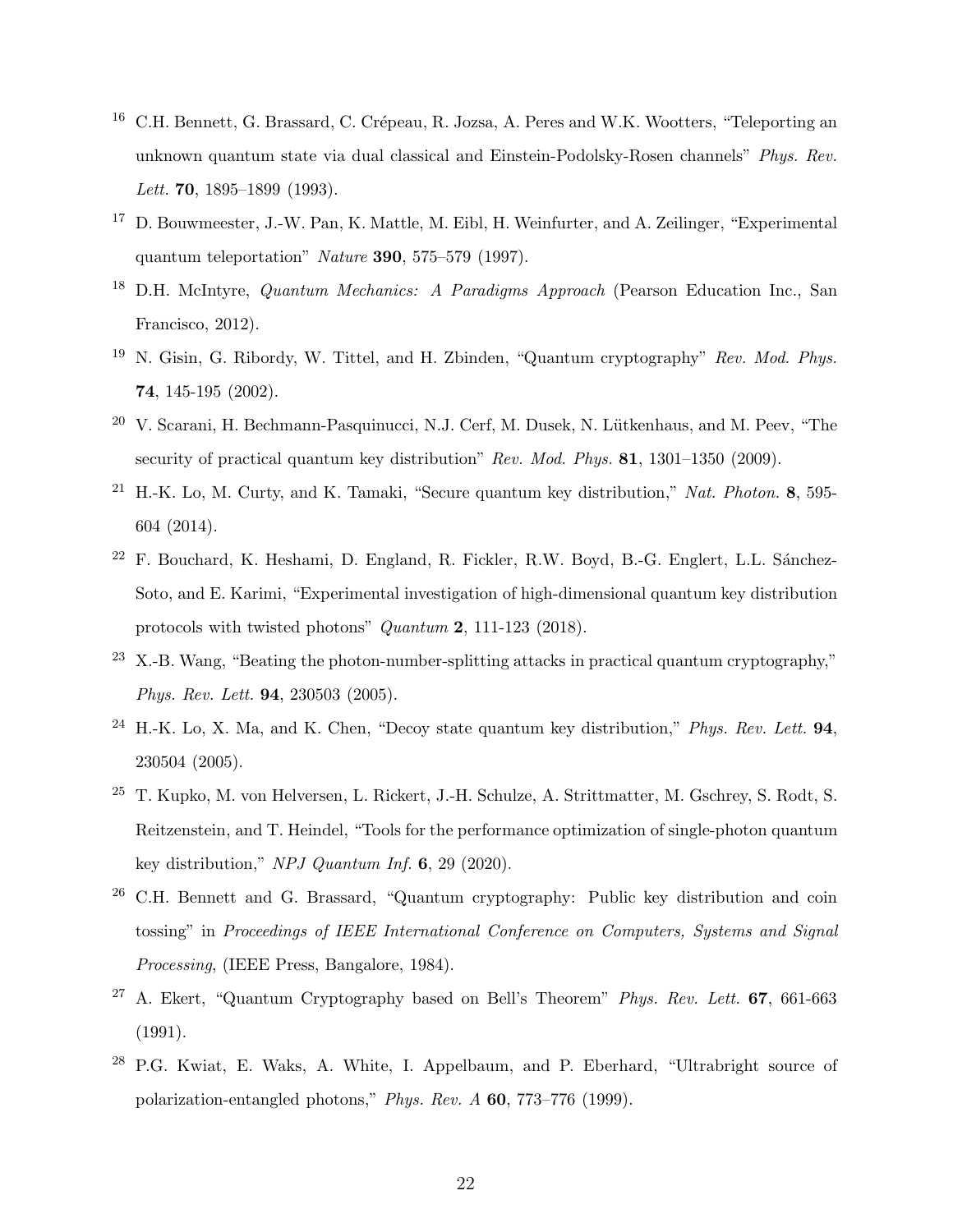- $29$  D. Dehlinger and M. Mitchell, "Entangled photons, nonlocality, and Bell inequalities in the undergraduate laboratory," *Am. J. Phys.* 70, 903–910 (2002).
- <sup>30</sup> R. Rangarajan, M. Goggin, and P. Kwiat, "Optimizing type-I polarization-entangled photons," Opt. Express 17, 18920 (2009).
- $31$  E.J. Galvez, "Photon quantum mechanics," URL:https://egalvez.colgate.domains/pql/
- <sup>32</sup> D.S. Naik, C.G. Peterson, A.G. White, A.J. Berglund, and P.G. Kwiat "Entangled State Quantum Cryptography: Eavesdropping on the Ekert Protocol," *Phys. Rev. Lett.* 84, 4733 (2000).
- E. Toninelli, B. Ndagano, A. Vallés, B. Sephton, I. Nape, A. Ambrosio, F. Capasso, M.J. Padgett, and A. Forbes, "Concepts in quantum state tomographyand classical implementation with intense light: a tutorial," Adv. Opt. Photon. **11**, 67-134 (2019).
- <sup>34</sup> J.F. Clauser, M.A. Horne, A. Shimony, and R.A. Holt, "Proposed experiment to test local hidden-variable theories," *Phys. Rev. Lett.* 23, 880884 (1969).
- <sup>35</sup> J.A. Carlson, M.D. Olmstead, and M. Beck, "Quantum mysteries tested: An experiment implementing Hardy's test of local realism," *Am. J. Phys.* 74, 180-186 (2006).
- <sup>36</sup> D.F.V. James, P.G. Kwiat, W.J. Munro, and A.G. White, "Measurement of qubits," *Phys. Rev. A* 64, 052312 (2001).
- <sup>37</sup> J.B. Altepeter, E.R. Jeffrey, and P.G. Kwiat, "Photonic state tomography," *Adv. At. Mol. Phys.* 52,105-159 (2005).
- <sup>38</sup> E.J. Galvez "Qubit quantum mechanics with correlated-photon experiments," *Am. J. Phys.* 78, 510-519 (2010).
- <sup>39</sup> Kwiat Quantum Information Group "Guide to Quantum State Tomography" URL:http:// research.physics.illinois.edu/QI/Photonics/Tomography/.

## VII. APPENDIX A: COMMUNICATING WITH THE KEY

In the communication leading to obtaining the key, Alice sends Bob a stream of photons entangled with the ones she keeps. Next they share over a public channel (that is, through a non-secret communication) the bases that they used for each pair of photons. Then they both keep only the data obtained when both used the same basis  $(HV$  or  $DA)$ . This leaves them with a string of binary numbers that is in principle identical for both. Note that Alice, Bob and in principle others, including Eve, know the bases that they used but only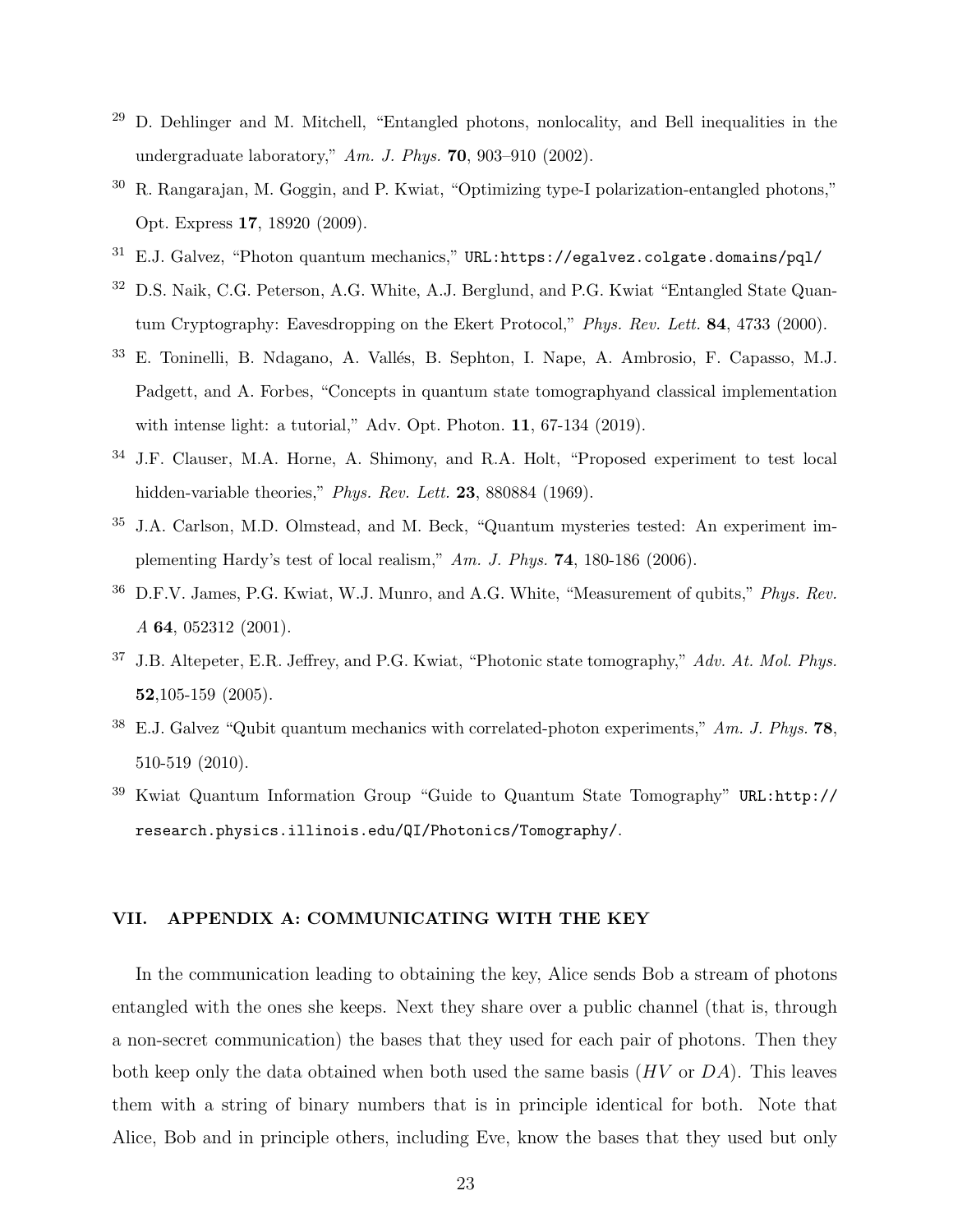Alice and Bob know the outcome of the measurements, which by quantum mechanics are identical. Thus, they each generated the same string of binary numbers without transmitting it explicitly to each other.

At this point Alice and Bob must determine whether there is an eavesdropper or not. This involves sharing a fraction of their string (via a random sampling) and looking for errors. It is here where information theory comes into action. From a simple analysis, if the errors exceed 25%, then that indicates that there is an eavesdropper and the string has to be discarded. Additionally, there are always some errors due to instrumental effects or noise, although it is impossible to distinguish them from an eavesdropper attack. If the error rate is below some predetermined percentage, either from instrumental imperfections or Eve under-sampling in her intrusion, Bob and Alice conclude it is ok to proceed and follow steps to correct the errors—a process known as error correction or information reconciliation. Briefly, it involves exchanging the parity of blocks of binary data in a recursive way so that the errors are effectively corrected. Once the errors are corrected, Alice and Bob have the same string. However, the error-correction step may have revealed some information to the eavesdropper, so a second step in the process, called privacy amplification, involves obtaining the final string, the key, from operations between parts of the longer set of numbers. This step insures that the eavesdropper has no access to the key because it involves operations with data she does not have. There is a huge body of technical literature on this subject, but a recent textbook gives simple and clear explanations of these last two steps.<sup>6</sup>

Suppose now that Alice and Bob have a key and wish to communicate. The message is converted to binary consisting of N data bits  $D_i$   $(i = 1, 2...N)$ . The key also consists of binary bits, so Alice uses N key bits  $K_i$ . The bits of the encrypted message  $E_i$  are obtained by applying the exclusive-OR operation  $(XOR = \oplus)$  between the data and the key, bit by bit:

$$
E_i = D_i \oplus K_i = D_i \cdot K'_i + D'_i \cdot K_i, \tag{12}
$$

where "." and "+" are the Boolean operations AND and OR, respectively, and the prime on a variable denotes the NOT operation. When Bob receives the string of bits he gets the original message bits by applying the XOR operation between the encrypted bits and the key bits. The result is the message bits. This is possible due to the relation:

$$
E_i \oplus K_i = D_i \tag{13}
$$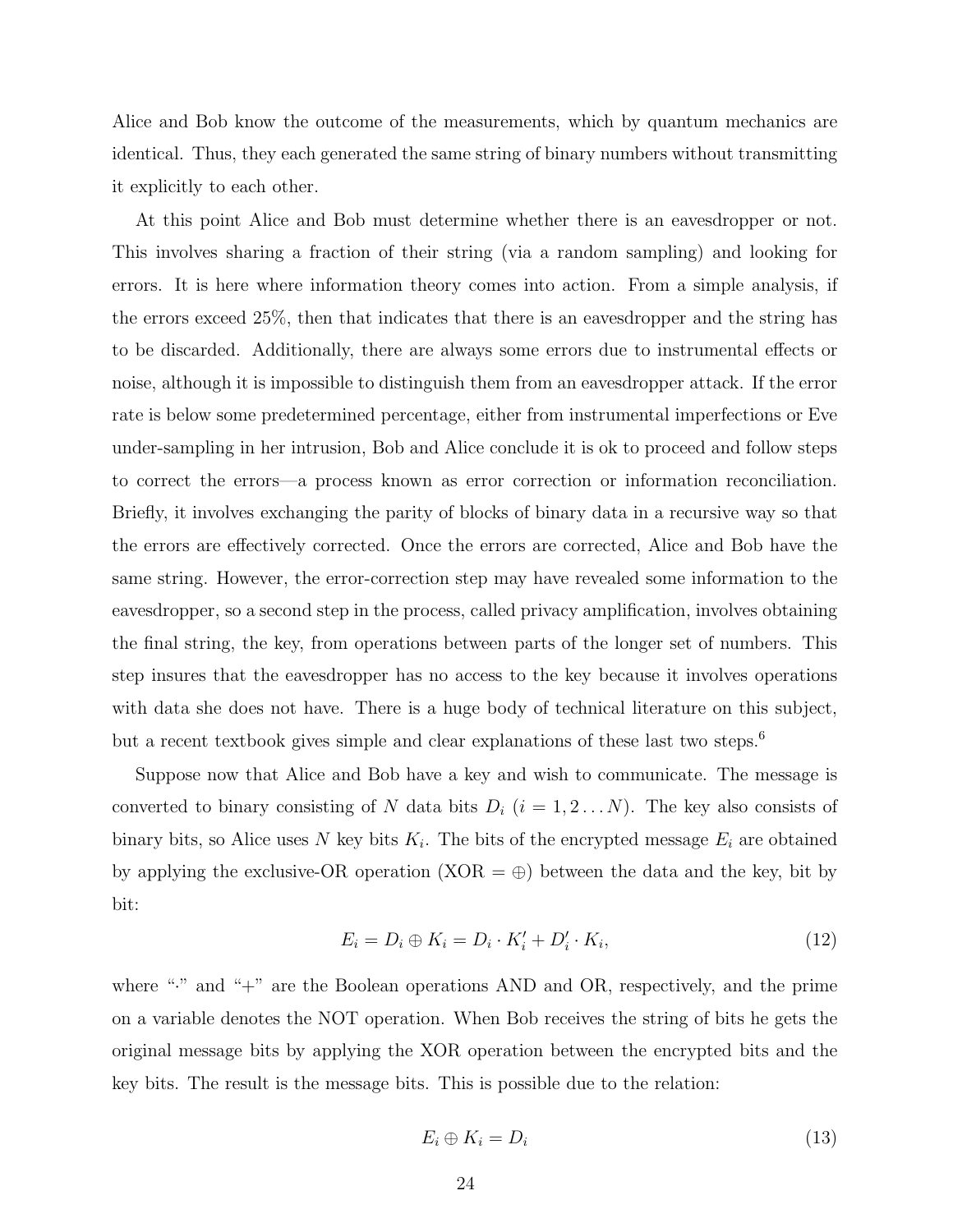It can be left as an exercise for the student to prove the previous expression by applying the following Boolean identities between variables A and B:

$$
(A + B)' = A' \cdot B'
$$
\n<sup>(14)</sup>

$$
A \cdot A' = 0 \tag{15}
$$

$$
A + A' = 1.\t(16)
$$

As a subsequent exercise, the student can be asked to verify the relations with a numerical string of message bits and key bits, and following the XOR truth table given in Table VII (this is the same as binary addition modulo 2).

| А        | B | $A\oplus B$ |
|----------|---|-------------|
|          |   |             |
| $\theta$ |   |             |
|          |   |             |
|          |   |             |

TABLE VII. Truth table for the XOR Boolean operation for 2 bits.

## VIII. APPENDIX B: QUANTUM STATE TOMOGRAPHY OF PHOTON PAIRS

The state of the light is most accurately represented by the density matrix. In the case of 2 qubits presented here, the density matrix is a  $4 \times 4$  Hermitian matrix, which has 4 real diagonal elements  $\rho_{ii}$  (with  $\sum_i \rho_{ii} = 1$ ) and 12 complex off-diagonal elements with  $\rho_{ij} = \rho_{ji}^*$ . These plus the total photon count add to a total of 16 unknown quantities. QST can then be done by making 16 projective measurements. The matrix elements are obtained from linear combinations of the measurements plus an optimization that enforces Hermitian properties.<sup>36</sup>

The measurements involved projecting the state of the light through polarization filters (one for Alice and one for Bob). Projection onto a given state, say  $|H\rangle$ , is achieved by setting polarization optics so that a photon in that state is transmitted without attenuation, and conversely the state orthogonal to it  $(|V\rangle)$  would be fully blocked. Projection onto state  $|H\rangle$ , involves a filter that is a horizontal polarizer. Similar arguments follow with the other linear